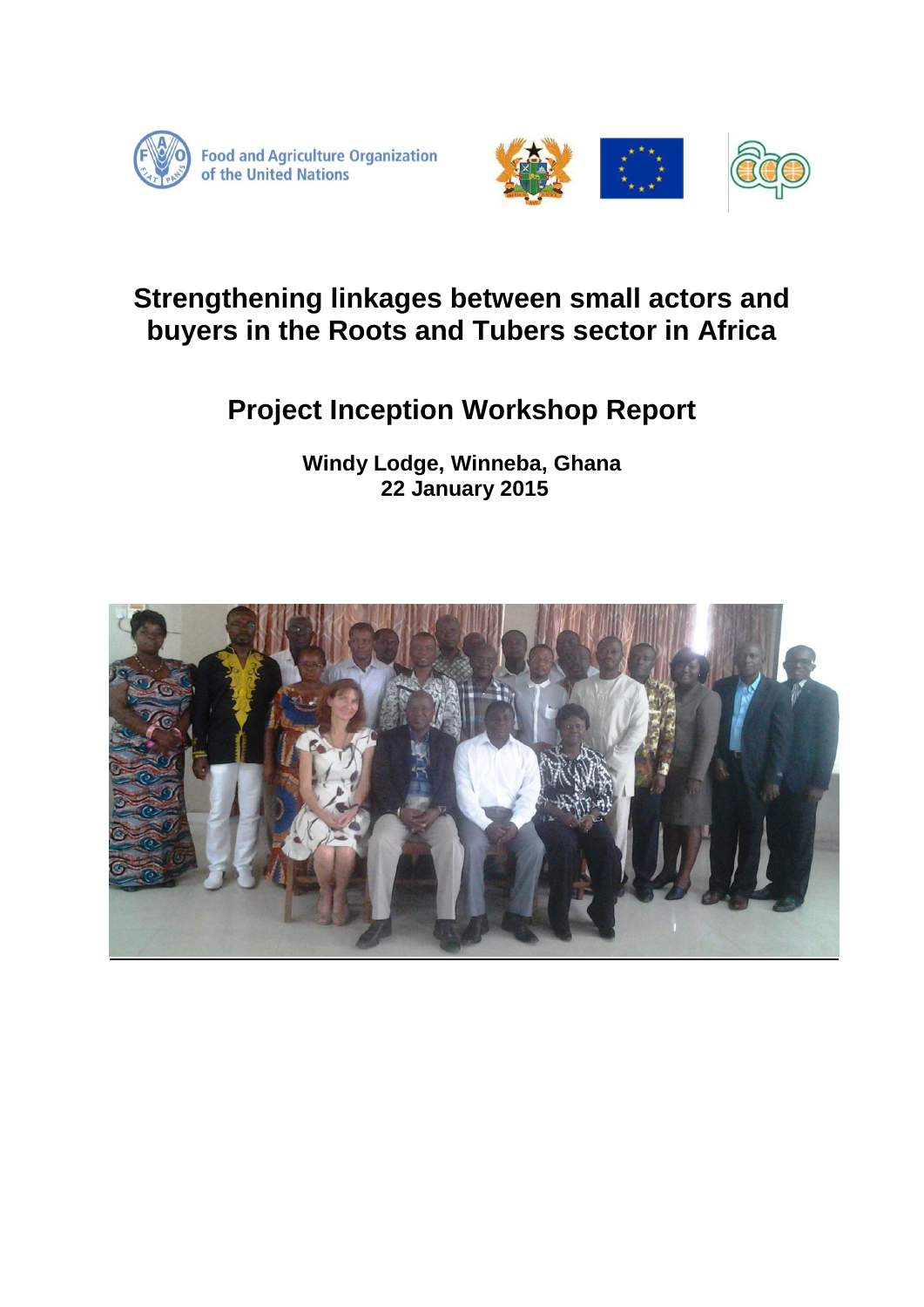**This document is unedited and made available as presented by its authors.**

The designations employed and the presentation of material in this information product do not imply the expression of any opinion whatsoever on the part of the Food and Agriculture Organization of the United Nations (FAO) concerning the legal or development status of any country, territory, city or area or of its authorities, or concerning the delimitation of its frontiers or boundaries. The mention of specific companies or products of manufacturers, whether or not these have been patented, does not imply that these have been endorsed or recommended by FAO in preference to others of a similar nature that are not mentioned.

The views expressed in this information product are those of the author(s) and do not necessarily reflect the views or policies of FAO.

#### © FAO, 2015

FAO encourages the use, reproduction and dissemination of material in this information product. Except where otherwise indicated, material may be copied, downloaded and printed for private study, research and teaching purposes, or for use in non-commercial products or services, provided that appropriate acknowledgement of FAO as the source and copyright holder is given and that FAO's endorsement of users' views, products or services is not implied in any way.

All requests for translation and adaptation rights, and for resale and other commercial use rights should be made via www.fao.org/contact-us/licence-request or addressed to copyright@fao.org.

FAO information products are available on the FAO website (www.fao.org/publications) and can be purchased through publications-sales@fao.org.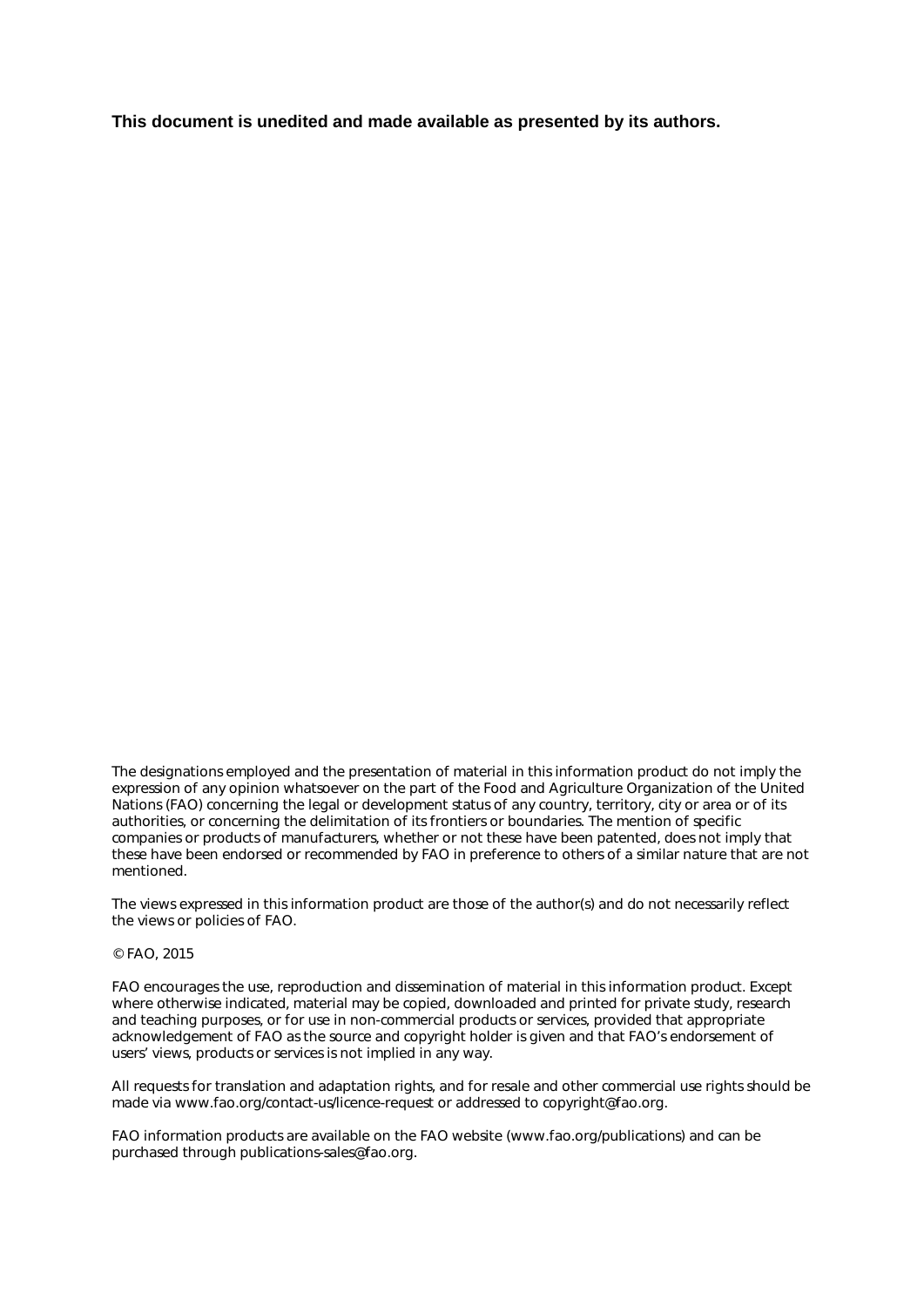# **Table of Contents**

<span id="page-2-0"></span>

| 1.   |                                                                                                  |
|------|--------------------------------------------------------------------------------------------------|
| 1.1. |                                                                                                  |
| 1.2  |                                                                                                  |
| 1.3  |                                                                                                  |
| 1.4  |                                                                                                  |
| 2.   |                                                                                                  |
| 2.1  |                                                                                                  |
| 2.2  |                                                                                                  |
| 2.3  | Presentation on Project overview, objectives and outputs by Ms Stepanka Gallatova  7             |
| 3.   |                                                                                                  |
|      | 3.1 Current Policies and Strategies governing R&T sector. Degree of Regional Integration and on- |
|      | 3.2 Status of Cassava production and seed production in Ghana: Lessons from past programmes and  |
|      | 3.3 Cassava: Adding Value for Africa (C:AVA) Project Phase 2 (2014-2019) by Marian Tandoh        |
|      |                                                                                                  |
|      | 3.5 Private Sector Investment and Finance along the Cassava Value Chain by Hamdya Ismaila 9      |
|      | 3.6 Climate Change Risk Management and Information Service on Root and Tuber by Oppong           |
|      |                                                                                                  |
|      |                                                                                                  |
|      |                                                                                                  |
|      |                                                                                                  |
|      |                                                                                                  |
|      |                                                                                                  |
|      |                                                                                                  |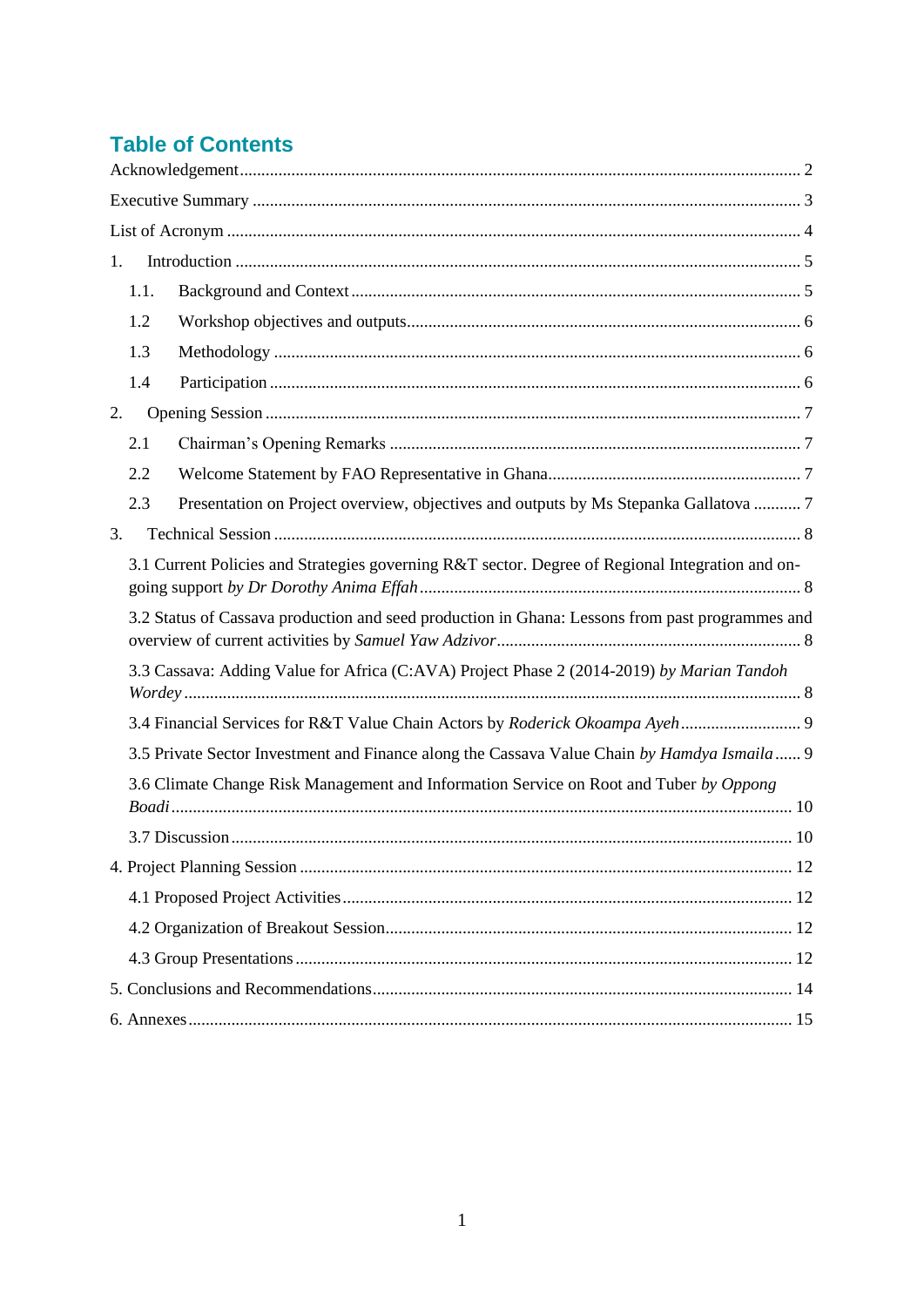# **Acknowledgement**

The FAO owes a depth of gratitude to many people and institutions that contributed in diverse ways to make the holding of the inception workshop of the project GCP/RAF/448/EU a success. Specifically, the following individuals are worthy of special mention: Dr. Dorothy Effa (PPMED, MOFA), Mr. Samuel Adzivor (PPRSD, MOFA), Mr. Roderick Aryeh (ARB Apex Bank) Mrs. Hamdiya Ismaila (Venture Capital), Mr. Oppon Boadi (EPA) and Mrs. Marian Tandoh-Wordey (FRI).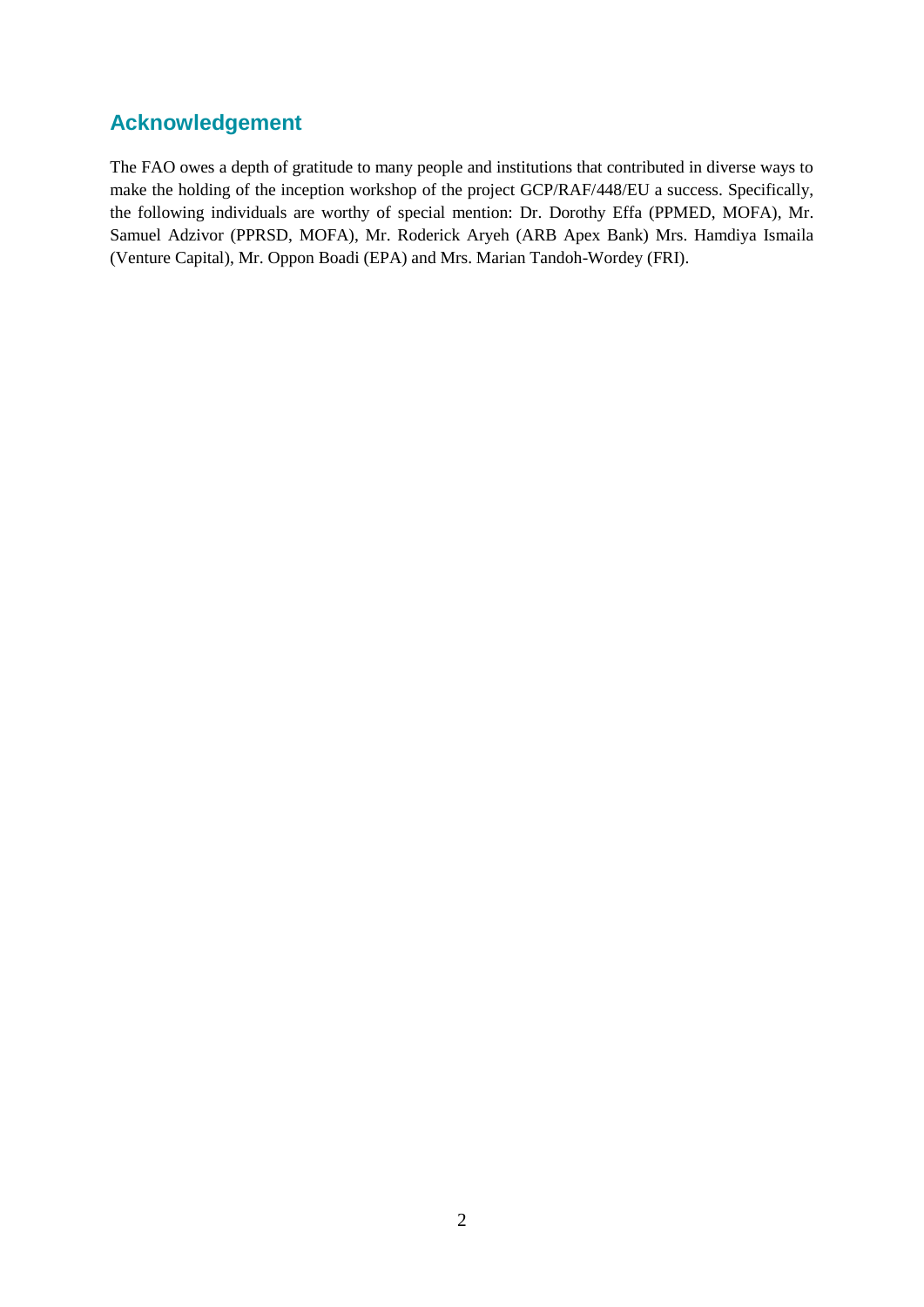# <span id="page-4-0"></span>**Executive Summary**

In the framework of the project 'Strengthening linkages between small actors and buyers in the Roots and Tubers sector in Africa' (ART), FAO Ghana organized a one day inception workshop to which key stakeholders in Ghana's cassava sector were invited. The participants included senior officials from institutions, development partners, research institutes, NGOs, private sector, financial institutions and farmer organizations.

The objectives of the workshop included the presentation of the current status of the cassava sector in Ghana, project objectives and activities and the sharing of views and experiences from key stakeholders for effective project planning. Participants discussed whether proposed activities are relevant for the context of Ghana's cassava sector, and they provided suggestions for key issues that need to be addressed under this project.

Cassava is both a subsistence and commercial crop in Ghana. Due to the growing demand for cassava and its products, it has been identified by the Ministry of Food and Agriculture (MOFA) in its Development Strategy and Investment Plan as a priority crop for strategic intervention. There are a number of past and on-going initiatives in the cassava sector and it is important that this new FAO project creates synergies with and adds value to these existing initiatives to improve the performance of Ghana's cassava sector.

Participants unanimously welcomed the project and agreed with its overall outline. There is a potential to increase the competitiveness of the cassava sector through upgrading of business models along the cassava value chain and building capacity of all value chain actors, especially in agribusiness skills. Specific recommendations included the establishment of a cassava multi-stakeholder platform and implementation of a mandatory cassava substitution policy. Other key issues included more reliable market information to enhance investment in the sector and strengthening the capacity of rural banks to lend to cassava value chain actors. Improving the efficiency of the seed supply system and access to improved planting material is also essential to enhancing productivity and profitability of the sector.

Climate change impacts are increasingly affecting cassava smallholder production. Yet, smallholders have limited access to climate risk management instruments. This calls for better dissemination of appropriate information and advice on mitigation strategies. This should be supplemented with advice on environmentally sound agronomic practices and natural resource management.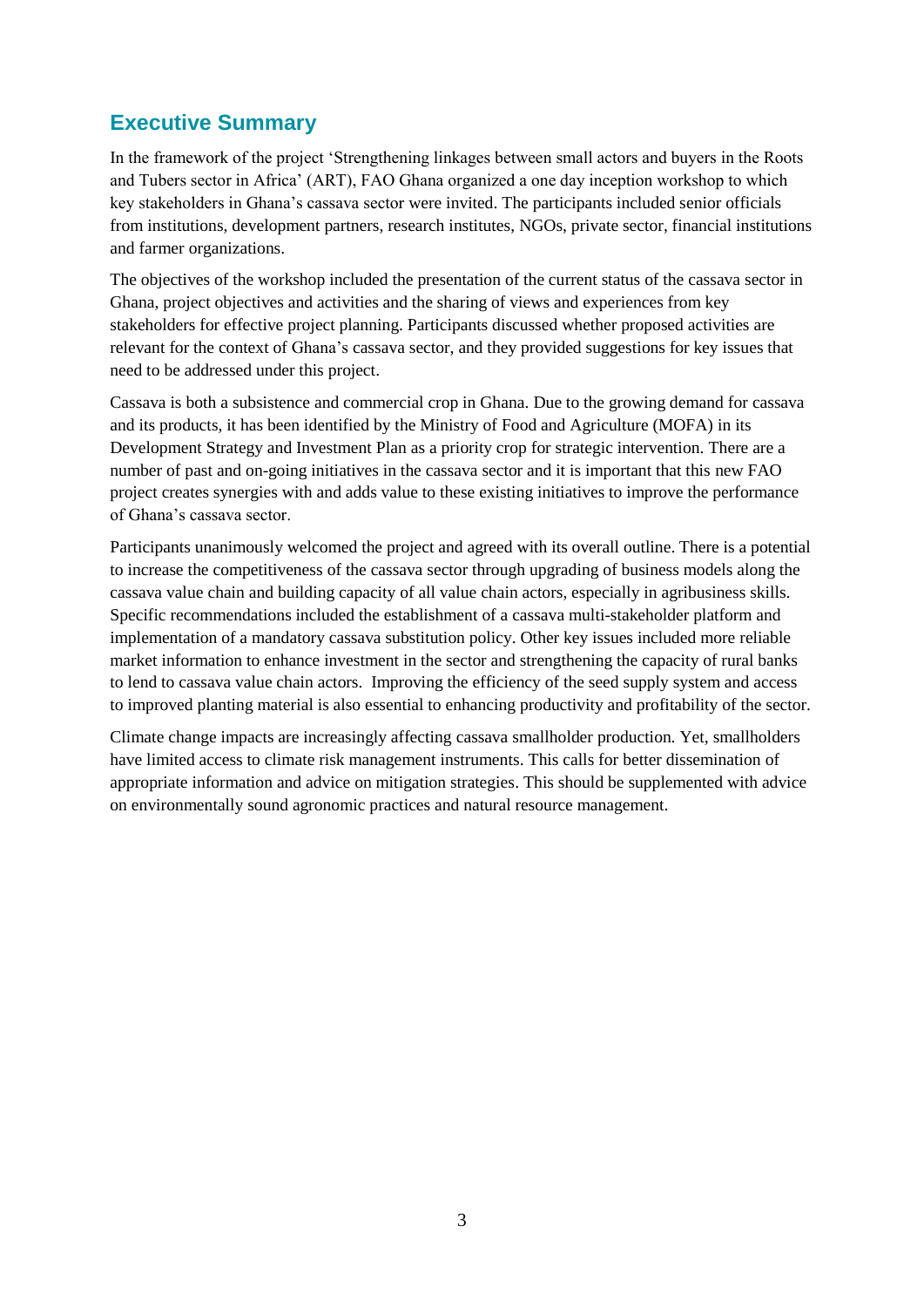# <span id="page-5-0"></span>**List of Acronyms**

| <b>ACP</b>     | African Caribbean and Pacific                          |  |  |  |  |
|----------------|--------------------------------------------------------|--|--|--|--|
| <b>ART</b>     | FAO Africa Root and Tuber Project                      |  |  |  |  |
| <b>BMGF</b>    | <b>Bill and Melinda Gates Foundation</b>               |  |  |  |  |
| C:AVA          | Cassava: Adding Value for Africa                       |  |  |  |  |
| <b>CET</b>     | <b>Common External Tarrif</b>                          |  |  |  |  |
| <b>CSIR</b>    | Council for Scientific and Industrial Research         |  |  |  |  |
| EC             | European Union                                         |  |  |  |  |
| <b>ECOWAS</b>  | Economic Community of West African States              |  |  |  |  |
| <b>FAO</b>     | Food and Agriculture Organization                      |  |  |  |  |
| <b>FASDEP</b>  | Food and Agriculture Sector Development Policy         |  |  |  |  |
| <b>FRI</b>     | <b>Food Research Institute</b>                         |  |  |  |  |
| <b>GCP</b>     | <b>Global Cooperation Programme</b>                    |  |  |  |  |
| <b>GLB</b>     | Grains and Legumes Board                               |  |  |  |  |
| <b>HQCF</b>    | <b>High Quality Cassava Flour</b>                      |  |  |  |  |
| <b>IFAD</b>    | <b>International Fund for Agricultural Development</b> |  |  |  |  |
| <b>MDAs</b>    | Ministries, Departments and Agencies                   |  |  |  |  |
| <b>METASIP</b> | Medium Term Agriculture Sector Investment Plan         |  |  |  |  |
| <b>MOAP</b>    | Market Oriented Agricultural Programme                 |  |  |  |  |
| <b>MOFA</b>    | Ministry of Food and Agriculture                       |  |  |  |  |
| <b>PSI</b>     | Presidential Special Initiative                        |  |  |  |  |
| RAF            | Regional Office for Africa                             |  |  |  |  |
| R&T            | Roots and Tubers                                       |  |  |  |  |
| <b>RTIMP</b>   | Root and Tuber Improvement and Marketing Programme     |  |  |  |  |
| <b>RTIP</b>    | Root and Tuber Improvement Programme                   |  |  |  |  |
| <b>SMEs</b>    | <b>Small and Medium Enterprises</b>                    |  |  |  |  |
| <b>UN</b>      | <b>United Nations</b>                                  |  |  |  |  |
| WB             | World Bank                                             |  |  |  |  |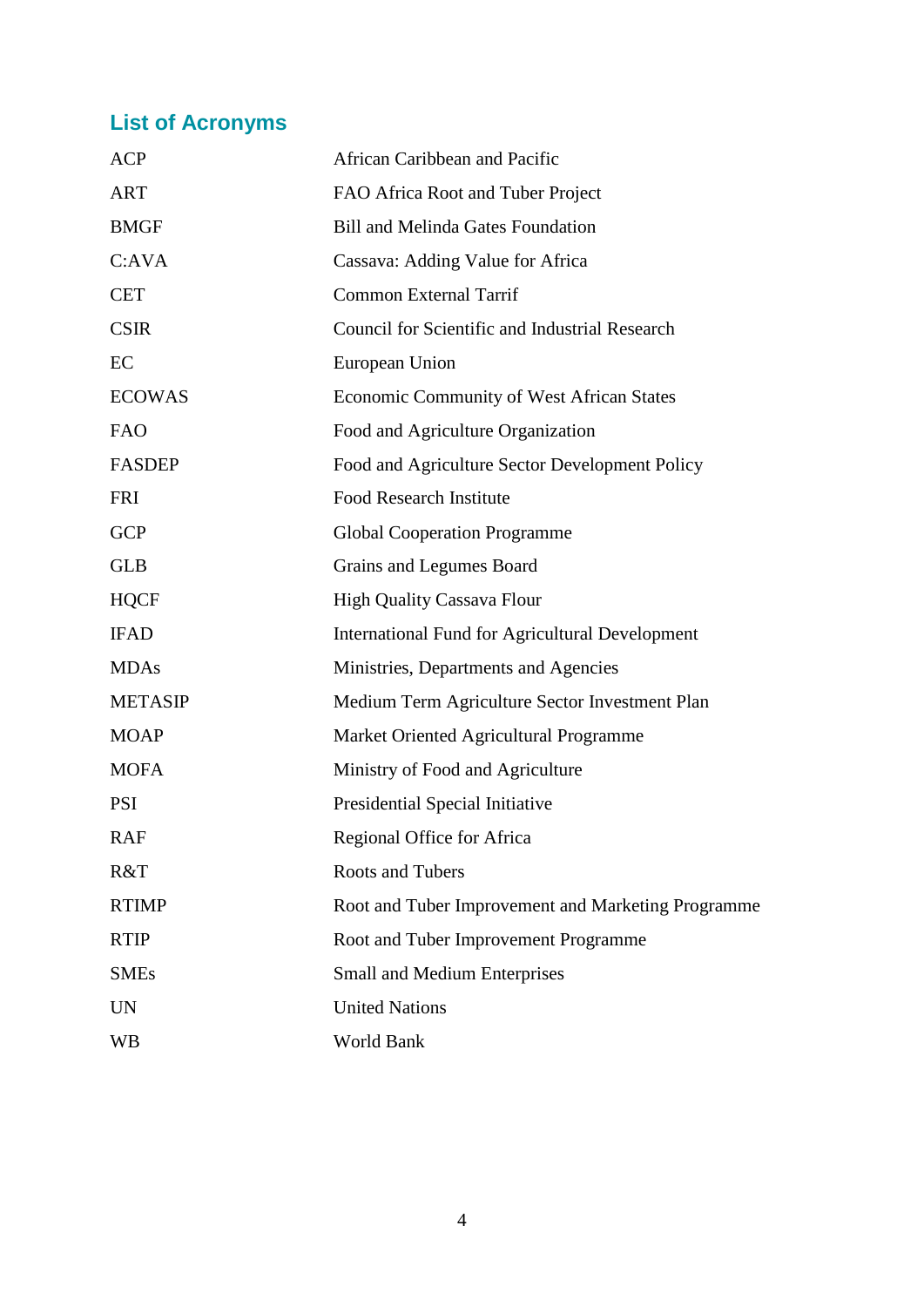# <span id="page-6-0"></span>**1. Introduction**

#### <span id="page-6-1"></span>**1.1Background and Context**

The roots and tubers sector (R&T) is one of the most important food sub-sectors in Africa. For many parts of Sub-Saharan Africa (Africa), roots and tubers account for 20% of calories consumed. Crops such as cassava, yam and potatoes are not only important for food security but also increasingly for income for farmers and small businesses - particularly for women.

Market demand for roots and tubers is expected to continue to grow over the next two decades, due to increases in urban food markets and the increased use of cassava starch by food, feed and carton industries in Africa. Furthermore, in an effort to support smallholders to transition out of subsistence farming, governments in Africa are placing the commercialization of staple crops at the centre of national agricultural development strategies.

In Ghana, a number of R&T initiatives have been implemented over the past two decades, with support from development partners, notably IFAD, BMGF, GIZ, WB and FAO. The Root and Tuber Improvement and Marketing Programme (RTIMP) sponsored by IFAD, has promoted the multiplication and adoption of high yielding cassava varieties and established Good Practice Centres (GPCs) for gari processing. The Presidential Special Initiative (PSI) on starch established a large scale cassava starch processing plant at Bawjiase in Central region which however has never been properly operational. The West African Agricultural Productivity Programme (WAAPP) has funded the release of improved cassava varieties and promoted value addition. The Market Oriented Agricultural Programme (MOAP) with funding from GIZ is trying to commercialize a number of commodities including cassava, by improving productivity, value addition and strengthening linkages with buyers. Cassava: Adding Value for Africa (C:AVA) has worked on developing the entrepreneurial and technical skills of small scale farmers and processors with a view to linking them into commercially viable cassava value chains. The BMGF supports the C:AVA activities. FAO also has on-going projects in Northern and Central regions.

Against this background the project *"Strengthening linkages between small actors and buyers in the Root and Tuber Sector in Africa*" will be implemented in seven African countries: Cameroon, Benin, Ghana, Côte D'Ivoire (Ivory Coast), Malawi, Uganda and Rwanda. The project seeks to improve the livelihoods of small producers engaged in the roots and tubers value chain in the selected countries through the promotion of linkages to domestic and regional markets. Ghana will work on cassava.

The project is funded by the European Union (EU) intra-ACP programme. The project will be implemented by the Food and Agriculture Organization of the United Nations (FAO) in close collaboration with the national partners in the concerned countries.

The project is structured around four outputs:

- 1 Existing national and regional strategies are aligned with initiatives supporting the development of improved regional market integration for the roots and tubers sector in African ACP regions
- 2 The competitiveness and viability of R&T value chains is strengthened by improving inclusive business models, sustainable intensification of production , SME capacity and Farmer Organizations' Capacity
- 3 Access to information services and finance is improved for smallholders
- 4 Small producers have access to climatic risk management instruments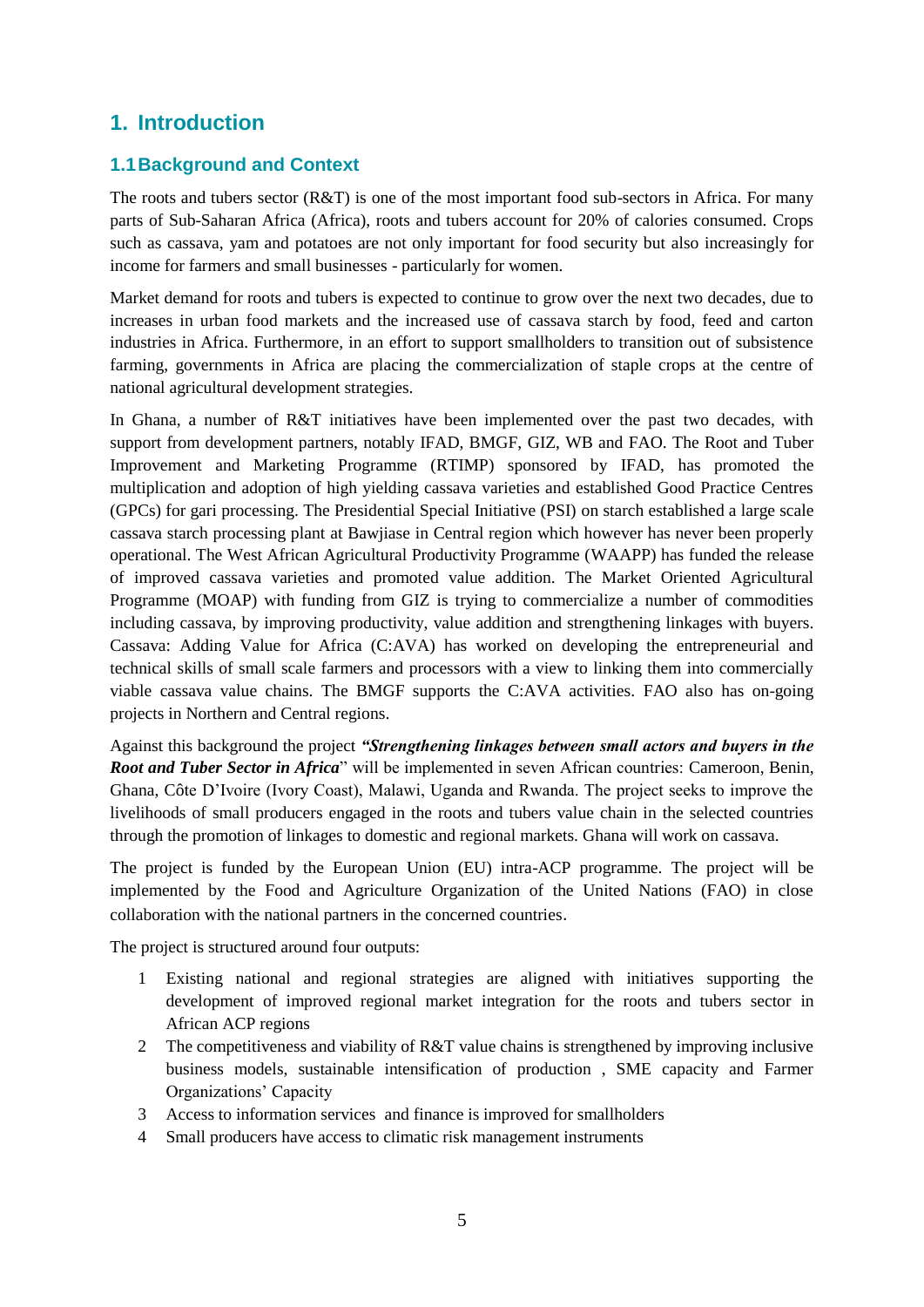The project will work with a wide range of stakeholders and partners such as producers and their organizations, input suppliers, processors, traders, transporters, store managers, agribusiness and financial services providers, NGOs, research institutes, and government officials. At the country level, the Ministry of Agriculture, Environment and Trade will collaborate with FAO in project implementation. Technical and Operational support activities will be undertaken by the FAO Project staff based at the Headquarters, Regional and Country Offices.

During the project formulation stage, valuable contributions were received through the FAO representations in the concerned countries and through the ambassadors in the ACP group in Brussels. Nonetheless it was decided necessary to organise an inception workshop in each beneficiary country to refine the activities indicated in the project document.

In Ghana, the project was officially launched in Accra on 14 November 2014. In attendance was the Honorable Minister for Food and Agriculture, Mr. Fiifi Kwetey and the FAO Representative in Ghana, Dr. Lamourdia Thiombiano. The occasion was used to reinforce the emerging importance of cassava in Africa in general and Ghana in particular. The launch was followed by an inception workshop held in Winneba in the Central region on 22 January 2015. This report summarizes the proceedings of this workshop.

## <span id="page-7-0"></span>**1.2Workshop objectives and outputs**

The objective of the one day inception workshop was to make a more detailed and country specific work plan for the implementation of the project activities. More specifically, the objectives of the workshop included the following:

- 1. Validate Project outline and activities
- 2. Create a platform for FAO Staff and R&T stakeholders to learn from experiences to date from the partners in the R&T sector
- 3. Identify how the project can build synergies with ongoing initiatives
- 4. Present and discuss the proposed activities in the project document, adapt them to the local context and identify more specific project activities, potential beneficiaries and project partners

The detailed agenda is presented in Annex 1.

#### <span id="page-7-1"></span>**1.3Methodology**

The approaches used to conduct the workshop were presentation on thematic areas by resource persons, discussion, group work, and presentation of group work results.

#### <span id="page-7-2"></span>**1.4 Participation**

The workshop was attended by 27 participants (20 males and 7 females) representing various knowledge bases in the R&T sector. The participants included District Directors of Agriculture, Representatives from other MDAs, Research Institutes, and Private Planting material producers, Cassava aggregators, R&T project managers and FAO Technical Team. The list of participants is in Annex 2.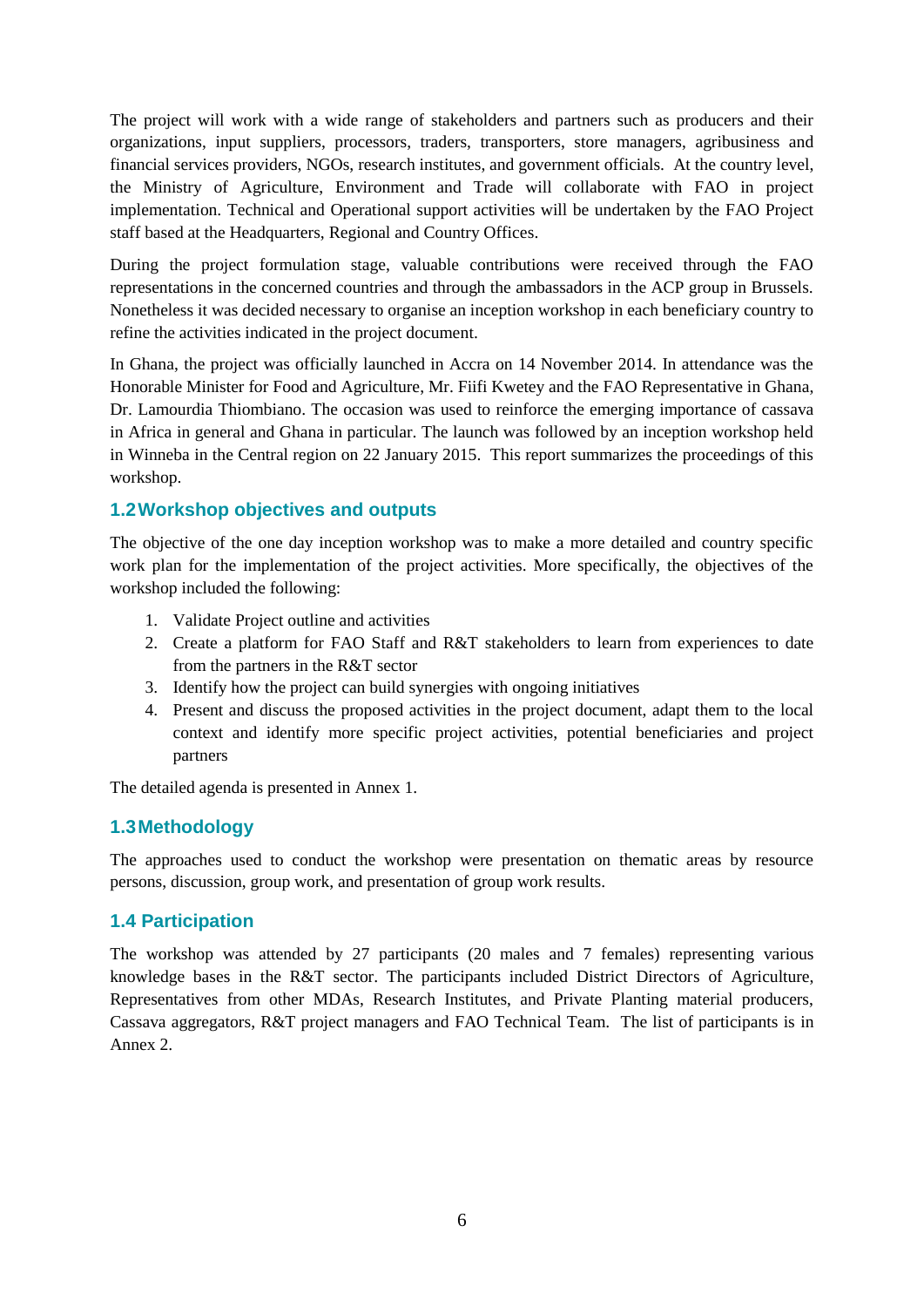# <span id="page-8-0"></span>**2. Opening Session**

#### <span id="page-8-1"></span>**2.1 Chairman's Opening Remarks**

Mr. Godwin Cudjoe introduced the Chairman, Mr. Manu Addae and facilitated the introduction of other participants. Mr. Addae thanked the organizers and sought their cooperation for a successful event. He further acknowledged the partnership between Ghana and the FAO and expressed desire for growth in the relationship between the two parties. He stressed the importance of the R&T sector in food security in Ghana and its emerging role in income generation through innovative value chains. He indicated the importance of strengthening the R  $\&$  T value chain so as to empower the small producers whose efforts have sustained the sector thus far.

#### <span id="page-8-2"></span>**2.2 Welcome Statement by FAO Representative in Ghana**

In his welcome statement, Dr. Lamourdia Thiombiano thanked the participants for responding to the invitation to participate in this important event. He noted that the project was a regional one and that Ghana stands to benefit from other participating countries through lesson learning. He further highlighted that the project objectives fall in line with MOFA's sector policy and strategic plans and was hopeful that the interventions outlined in the project document will enhance access to markets and thereby improve sustainable and profitable production. He emphasized that value added products in the cassava value chain need to be developed and aggressively marketed. In his advice to the youth, Dr. Thiombiano emphasized that sound business practices should be adopted to improve the cassava value chain. He ended his statement on the note that partnership among the various stakeholders was crucial for the successful implementation of the project.

## <span id="page-8-3"></span>**2.3 Presentation on Project overview, objectives and outputs by Ms Stepanka Gallatova**

A presentation on the project objectives and output areas was delivered by Ms. Stepanka Gallatova. She presented the project background, objectives and its linkages to national goals and FAO strategic objectives. The four key project outputs, target beneficiaries, collaborators and approaches to implementation were described. The presentation is at Annex 3.

The opening session ended in a group photograph, a copy of which is attached.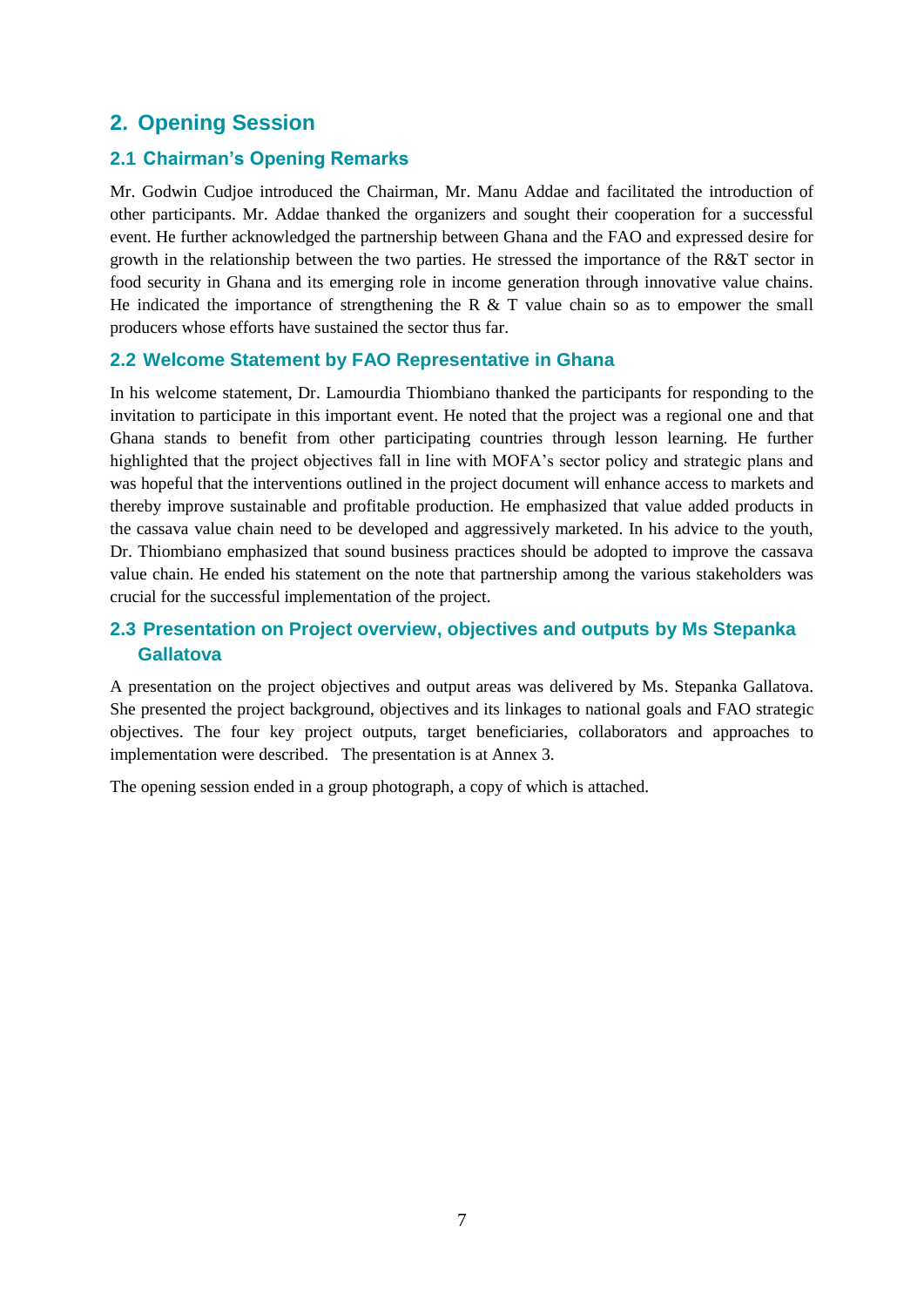# <span id="page-9-0"></span>**3. Technical Session**

Six presentations on R&T related topics were made by resource persons from designated MDAs and the private sector. The subject areas covered included: policy and strategy, production and seed system, value chain, finance and investment services and climate risk management. Below are summaries of presentations with full power point presentations at Annex 3.

## <span id="page-9-1"></span>**3.1 Current Policies and Strategies governing R&T sector. Degree of Regional Integration and on- going support** *by Dr. Dorothy Anima Effah*

Ghana's agriculture sector policy and plans are informed by regional and national level considerations. At the national level, FASDEP prioritizes five key food staples including cassava and yam for achieving national food security. The national strategy for the development of the R&T sector is to build competitive market driven and inclusive R&T commodity chains, linking small producers to large scale markets and providing new uses for R&T crops and strengthening linkages between public and private sector institutions to support agro-processing.

METASIP promotes increased competitiveness and enhanced integration into domestic and international markets through standards and regulations to increase marketed output, complemented with interventions in rural infrastructure, food storage and distribution. Ghana has participated in the processes of ECOWAS's CET (Common External Tariff) since 2004, tackled blockages to regional trade such as non-tariff barriers and unofficial road check points.

RTIMP, WAAPP, and the Agribusiness Support Division set up at MOFA are some of the projects and institutions providing support to the sector.

## <span id="page-9-2"></span>**3.2 Status of Cassava production and seed production in Ghana: Lessons from past programmes and overview of current activities by** *Samuel Yaw Adzivor*

Cassava is cultivated in all agro-ecological zones in Ghana but does better in deep loamy soils with good fertility and drainage. It is vegetatively propagated and a plant can give 10 stems over a twelve month period which is considered to be a low multiplication ratio compared to maize.

The main links of the formal seed supply are plant breeding, seed multiplication and distribution, supported with a quality assurance system.

The challenges associated with the informal seed system include low yields, scarcity of planting materials and spread of pests and diseases. While there has been good progress in establishing multiplication programmes for improved planting materials through government and development partner efforts, private seed companies are yet to be fully engaged in the process. The lack of private sector involvement is currently the weak link in a sustainable seed supply system.

## <span id="page-9-3"></span>**3.3 Cassava: Adding Value for Africa (C:AVA) Project Phase 2 (2014-2019)** *by Marian Tandoh Wordey*

FRI/CSIR has been involved in numerous projects focused on cassava value addition and market access. The latest of these is the C:AVA Phase 2.

In Ghana, the value chains for cassava products of all types are informally structured and the linkages between the value chain actors are weak. Products are generally traded on an informal basis and contracts between producers, traders, processors and buyers are the exception rather than the norm. Challenges for producers include low root yield (leading to high material cost), farm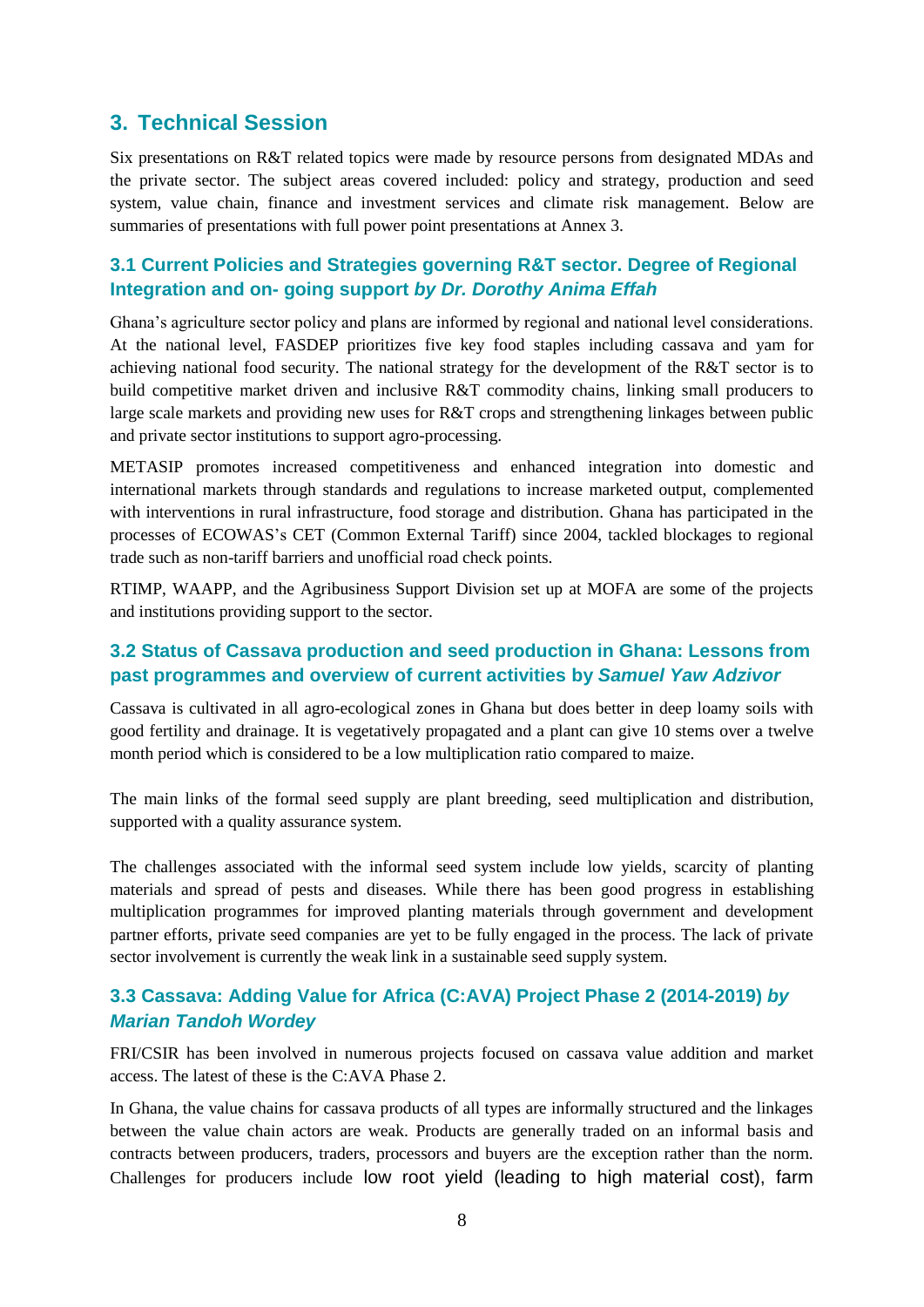inaccessibility (lack of feeder roads), and inability to find markets for their produce. Fresh roots and finished products are transported by any means available, including truck, minibus, taxi, bicycle and head load.

For the processor, challenges include price competitiveness, rudimentary processing facilities, low processing capacity and limited access to credit. With respect to marketing of cassava, there is inadequate product diversity and processing is focused on a few traditional food products such as gari, agbelima and konkonte and little has been done to promote cassava for industrial use. Furthermore, industries are not ready to pay economic prices for roots. Significant research has been conducted on the processing and utilization of HQCF for both food and industrial purposes. At research and pilot level, the results have been promising and shown that HQCF has many applications in the bakery industry as well for the production of glucose syrup and glue extender in the paperboard and plywood industries. However, efforts to mainstream HQCF into the commercial market have largely been unsuccessful due to fragmented production, low volume processing, inconsistent quality, unreliable supply and high costs. Some improvements in processing have taken place and most HQCF processors grate and dewater cassava before drying. However, the bottleneck is the cost of mechanical driers; few processors can afford these and most HQCF is sun dried, resulting in off odours and discolouration of the finished product.

Recommendations for improving the efficiency of the cassava value chain include establishing a national multi-stakeholder cassava platform and a national centre for cassava processing, and enacting legislation for inclusion of HQCF into wheat flour.

## <span id="page-10-0"></span>**3.4 Financial Services for R&T Value Chain Actors by** *Roderick Okoampa Ayeh*

Rural banking started in Ghana in 1976. By the year 2000, the number of existing rural banks had increased tremendously and currently there are 142 RCBs with 724 branches nationwide. Rural banks have several financing options including their own products, the rural finance wholesale fund and the urban poverty reduction programme.

Lessons learned from previous activities include the poor banking culture and saving behavior of the majority of clients, high staff turnover in the rural banks and difficulty by Rural Community Banks to provide co-financing due to a low capital base and the unreliability of their clients.

For successful lending, there should be a strong sense of project ownership and commitment by the beneficiaries, a source of long term funding and capacity building of the bank staff in value chain financing

# <span id="page-10-1"></span>**3.5 Private Sector Investment and Finance along the Cassava Value Chain** *by Hamdya Ismaila*

Significant market opportunities exist in the cassava value chain: high demand for HQCF, high imports of glucose syrup and a new local content policy. This leads to investment opportunities for ethanol production, animal feed, industrial grade cassava flour, high quality starch, glucose syrup and improved traditional food products.

The challenges facing potential investors include lack of access to land for mass production, low yields (high production costs), high cost of transportation, inadequate contract enforcement and poor structuring of companies.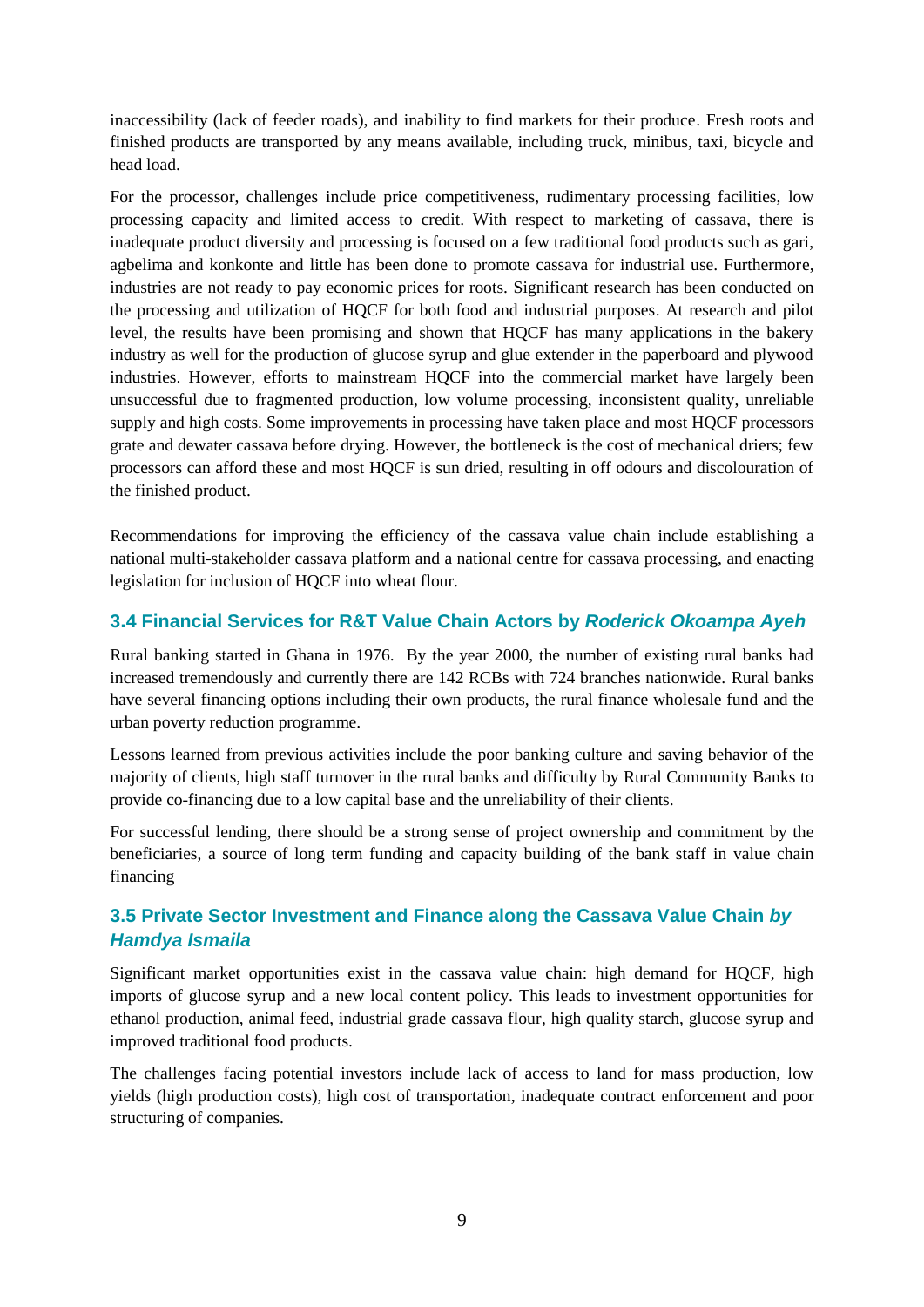Investment strategies that have yielded good results include financing farmers through processing companies, collaborative financing, off-taker agreements and the development of on-farm first stage processing utilizing small but efficient equipment.

## <span id="page-11-0"></span>**3.6 Climate Change Risk Management and Information Service on Root and Tuber** *by Oppong Boadi*

Ghana's climate impact, vulnerability and adaptation services focus on R&T among other sectors. A national climate data observation over a period of 40 years, illustrating mean annual daily temperature and total annual rain fall amounts across ecological zones was presented. It was mentioned that climate change is impacting on cassava yield and is forecasted to reduce cassava yield by 43% by 2080.

National climate data has been monitored over the past 40 years and has shown significant changes in mean annual daily temperature and total annual rainfall across various ecological zones. Ghana's national climate change policy and environmental policy include the development and promotion of climate resilient cropping systems, improved post-harvest management and marketing. Ghana is very vulnerable to climate change since the country depends on rain fed agriculture. Vulnerability assessments indicate that cassava yield could decrease by 43% by 2080 if the effects of climate change go unchecked.

Farmers need to be provided with adequate hydrological and temperature data. Intensive education programmes and capacity building on climate issues is needed for relevant staff of MDAs. A technical secretariat should coordinate and monitor the implementation of the policy.

In conclusion, climate change adaptation needs to be mainstreamed in all project activities, and the private sector should be given a key role to play.

#### <span id="page-11-1"></span>**3.7 Discussion**

In a follow up discussion of the presentations, participants expressed their appreciation and commended the presenters. The discussion centered around a few key topics including the cassava flour substitution policy, finance and investment, impact of climate change and a national cassava platform.

The majority of participants felt that a national cassava substitution policy would send a strong signal to value chain actors that government is serious about promoting cassava production and processing and it would also help to 'level the playing field'. Several millers and bakers have experimented with substitution of wheat with cassava into flour and bakery products. However, it is difficult for them to compete with those who use only wheat, as many consumers have some negative perceptions about cassava and regard it as an inferior food product. Thus government support is critical. However, some participants cautioned that the substitution policy must be gradually phased in, starting from a low substitution level of perhaps just one per cent. This is to give time to production and processing to catch up with the new demand. Once the policy and the demand have become established, the substitution level can be gradually increased.

Inadequate investment and access to finance is a major challenge to modernizing the cassava industry. A number of investment strategies that have worked well in other countries were discussed, including off-taker agreements and financing farmers through processing companies. However, it was acknowledged that the lack of access to land for large-scale production and the consequent reliance on small scale farmers with low productivity and lack of respect of contractual agreements are major obstacles that deter investors from entering this field.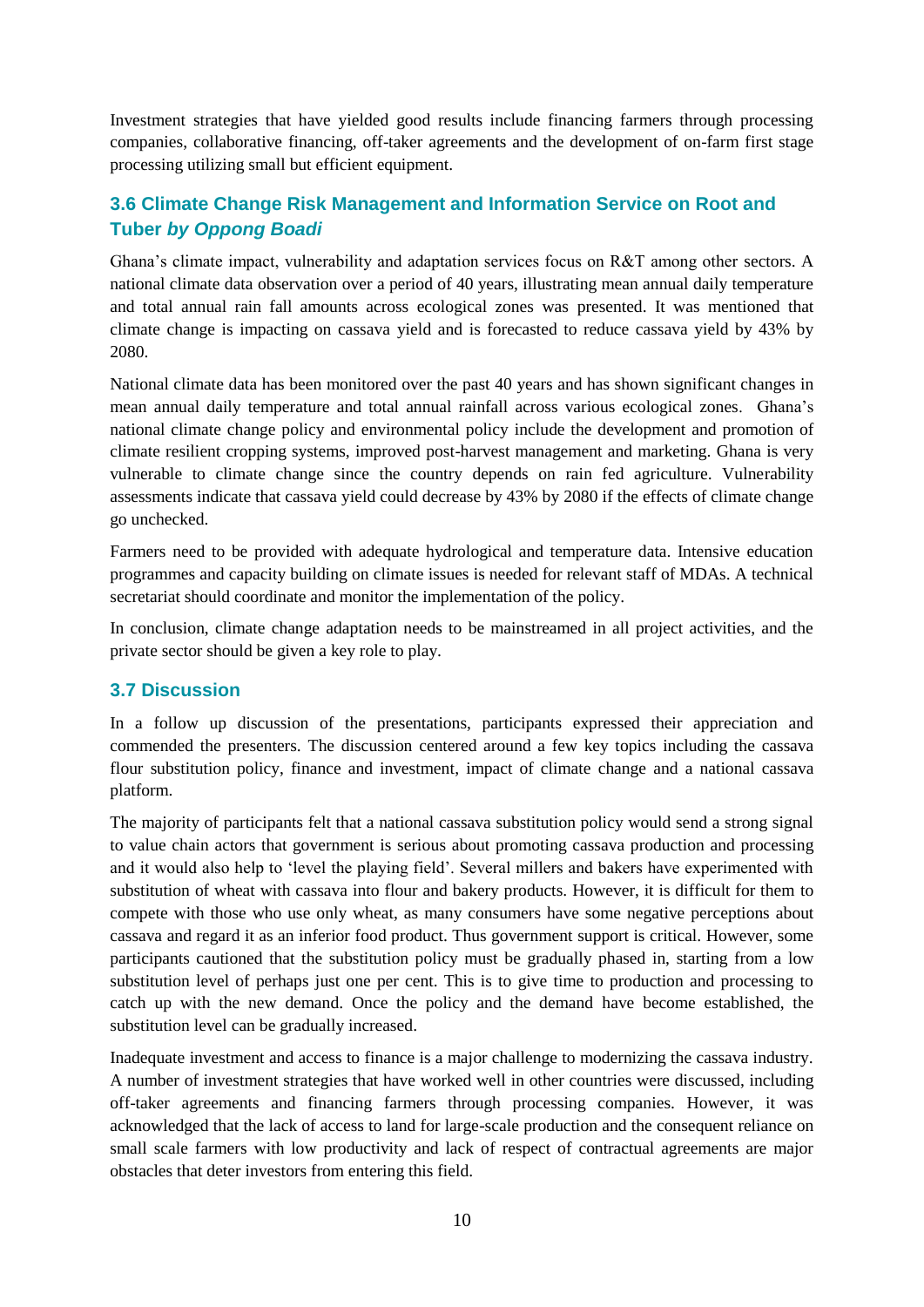Participants expressed their concern on the risks posed by climate change to the root and tuber sector and recommended that more information on climate change management needs to be disseminated to farmers together with practical advice on mitigation strategies including agronomic practices and natural resource management.

The establishment of a national cassava platform was strongly supported as it was felt that this would be a galvanizing point for all cassava stakeholders to come together and strengthen partnerships and advocacy for the sector.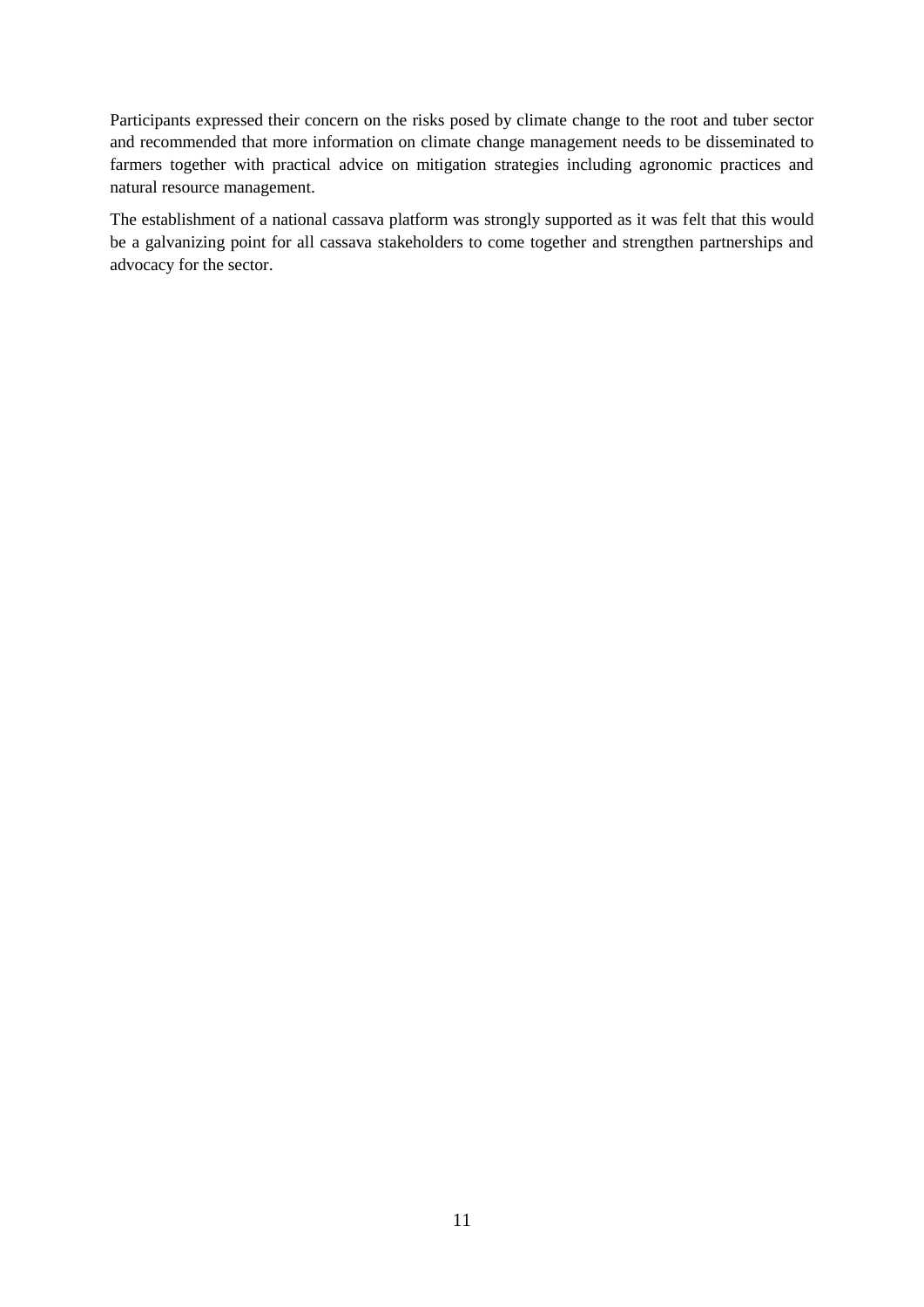# <span id="page-13-0"></span>**4. Project Planning Session**

## <span id="page-13-1"></span>**4.1 Proposed Project Activities**

Ms. Gallatova presented the proposed project activities. She highlighted the link between the EU-ACP project and two other cassava value chain projects being implemented in Ghana by FAO. It will be important to create synergies and complementarities between these projects to ensure efficient use of resources and maximize impact. The detailed presentation is at Annex 3.

- Strategies for regional market integration
- Improved competiveness and viability of R&T value chains
- Access to financial services
- Access to climate risk management tools

## <span id="page-13-2"></span>**4.2 Organization of Breakout Session**

The participants were then grouped into four groups and each group was tasked to refine the proposed project activities according to the country context. Each group was assigned to an Output as shown in Table 1. Each group was asked to elect a chair and rapporteur, fill in the template they were given and make a presentation of their highest priority activities.

The completed templates are at Annex 4.

| <b>GROUP</b> |     | <b>OUTPUTS</b>                                                                                                              |  |  |  |  |  |  |  |  |
|--------------|-----|-----------------------------------------------------------------------------------------------------------------------------|--|--|--|--|--|--|--|--|
| One          | 1.1 | Strategies are aligned with regional market integration for the R&T<br>integration for the R&T sector in Africa ACP regions |  |  |  |  |  |  |  |  |
| Two          | 2.2 | Sustainable market -led production intensification                                                                          |  |  |  |  |  |  |  |  |
|              | 2.3 | Producer organizations agribusiness management                                                                              |  |  |  |  |  |  |  |  |
| Three        | 2.1 | Inclusive business models                                                                                                   |  |  |  |  |  |  |  |  |
|              | 2.4 | Strengthened SMEs in value addition and business practices                                                                  |  |  |  |  |  |  |  |  |
| Four         | 3.0 | Access to information and financial services                                                                                |  |  |  |  |  |  |  |  |
|              | 4.0 | Access to climate risk management instruments                                                                               |  |  |  |  |  |  |  |  |

#### **Table 1: Outputs Assigned to Groups**

## <span id="page-13-3"></span>**4.3 Group Presentations**

Below is a summary of the key suggestions made by each group.

#### **Group 1**

Group I highlighted the importance of obtaining more reliable information for traded cassava products by developing market information/data collection systems. This information then needs to be publicized and made available to cassava chain actors to inform market oriented planning. Capacity building of actors in the cassava value chain is a key component of this. There is also a need for standardization (including quality standards, weights, measures and packaging) and traceability of cassava products in order to improve market access, particularly for regional and export markets.

Comment: this group did not seem to attach importance to the cassava flour substitution policy. However, it should be noted that this issue attracted a lot of discussion throughout the course of the workshop and the majority of participants felt the introduction of such a policy to be an important strategy for the development of the cassava sector.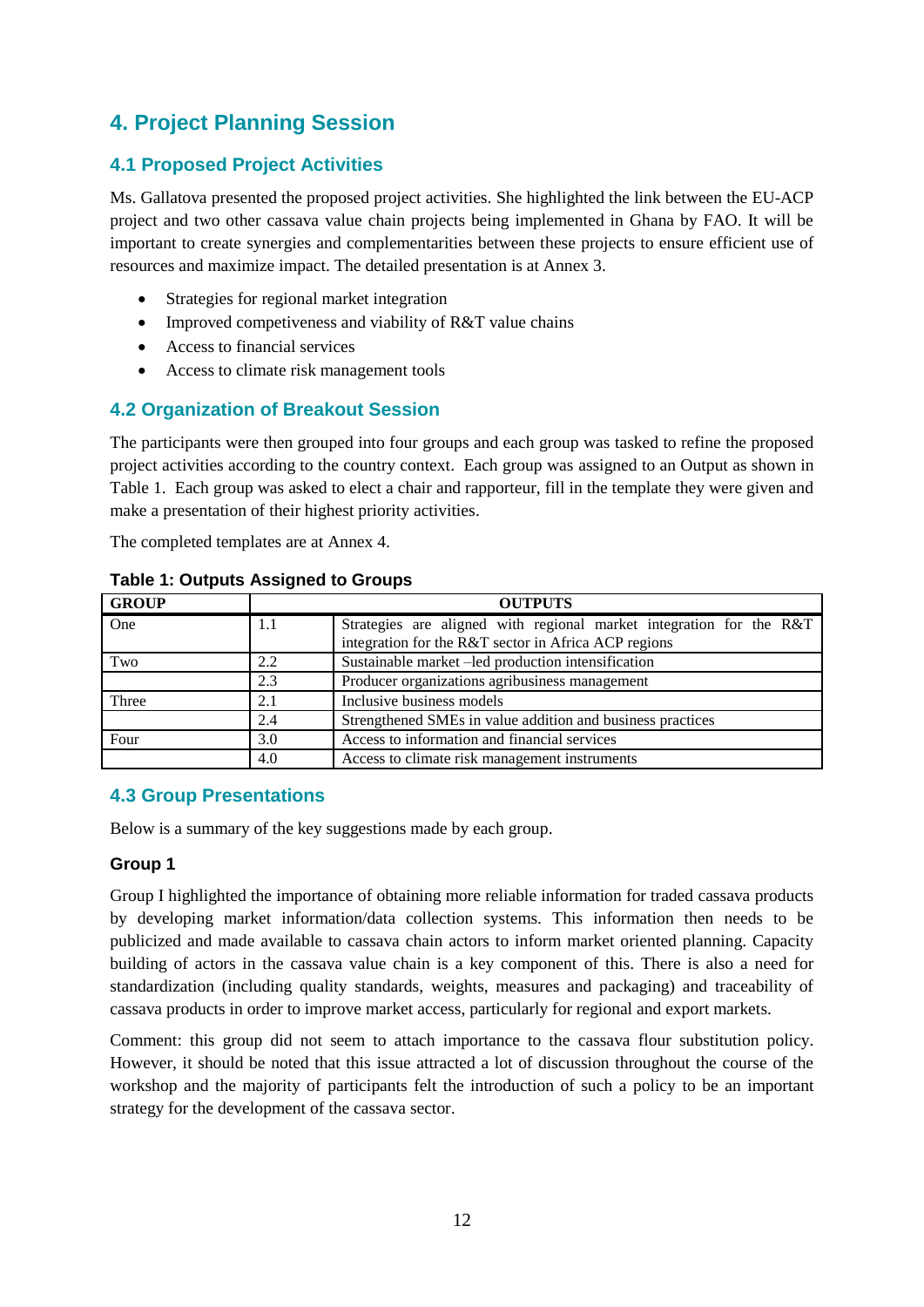#### **Group 2**

The inclusion of all stakeholders, especially private sector, in the seed supply value chain was considered essential to develop a more efficient seed supply system for cassava. Training of extension officers and FBOs in environmentally sound agronomic practices, input use efficiency, natural resource management and control of biotic stress agents was also accorded a high priority. The group also felt that capacity building in agribusiness skills of both FBOs and extension officers to be essential if the cassava sector is to be commercialized and market linkages strengthened. There was also a suggestion to share good practices and tools on agribusiness capacity building with Ministry departments, local service providers and agricultural colleges, with the aim of incorporating this into training/educational curricula.

#### **Group 3**

Advocacy for flexible public procurement policies to allow smallholder involvement in procurement was given high importance. Activities to upgrade inclusive business models were also considered a high priority, targeting selected cassava products in the three regions where the project will be active. In Northern region, kokonte and gari were identified because there is a high demand and relatively little competition for these products from the Sahel region, notably Burkina Faso. In Central region, the markets for traditional cassava food products are more or less saturated and the proximity to Accra makes HQCF an attractive product to supply Accra's food and non-food industries. Volta region, especially the northern part, has a huge potential for large scale cassava production and there is thus potential for producing commercial quantities of HQCF to supply industrial markets. In addition, there are market opportunities for gari and agbelima in cross border trade.

SMEs require support on value addition, improved processing techniques, food safety and hygiene and business management in order to improve their efficiency and competitiveness.

Comment: the establishment of a national R&T or cassava platform wasn't mentioned during the group work, but it was highlighted as a key issue during the workshop presentations and plenary discussion as a key strategy for strengthening the cassava sector.

#### **Group 4**

To attract investment into the cassava sector, it is essential to obtain more reliable data related to scale of production and volume of trade. The lack of reliable data on the sector was also noted by Group 1. Producer groups and local financial service providers need to engage to ensure better mutual understanding of constraints to make investments, manage risk and shape financial products. Training also needs to be intensified for local bank managers and staff of rural banks and for FBOS on responsible contract farming.

Regarding climate risk management, it is clear that current climatic trends will result in significant yield reduction in the R&T sector if left unchecked. There is therefore an urgent need to develop drought resistant varieties and strengthen collaboration amongst stakeholders to disseminate information, share good practices and provide training on climate risk management tools.

Comment: The workshop was extremely aware of the risks posed by climate change to the R&T sector. A lot of data collection and analysis has already been undertaken but the information needs to be disseminated to farmers together with practical advice on mitigation strategies.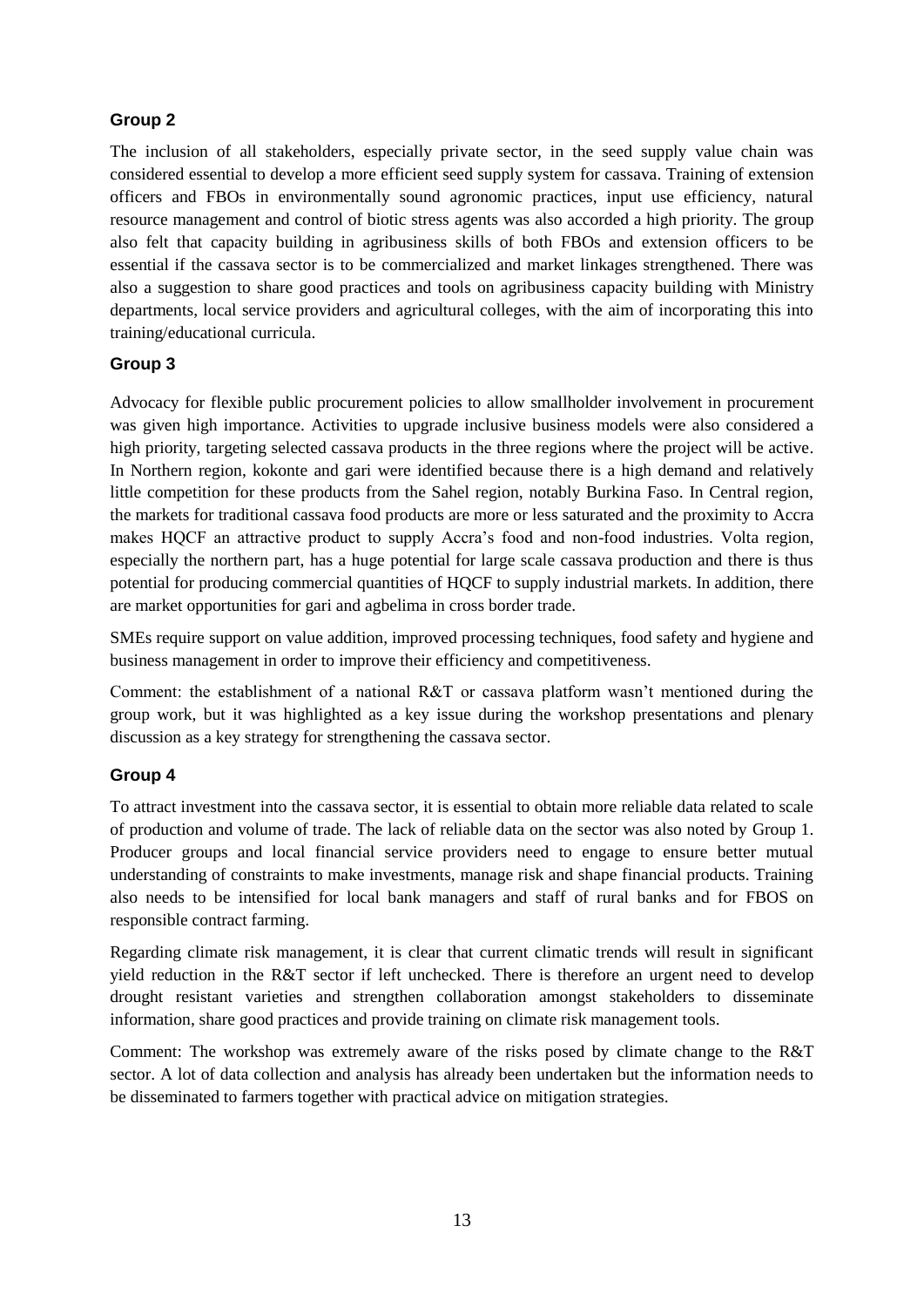# <span id="page-15-0"></span>**5. Conclusions and Recommendations**

The workshop participants agreed on the relevance of the project and its framework and further acknowledged its alignment with both GoG and FAO Ghana policy and strategic thrusts in the Roots and Tuber sector.

For the past two decades Ghana has worked on a number of R&T initiatives with support from development partners, notably IFAD, BMGF, WB and FAO. Initiatives include the Root and Tuber Improvement and Marketing Programme (RTIMP), the Cassava Presidential Special Initiative (PSI), the Market Oriented Agriculture Programme (MOAP) and FAO's on-going cassava value chain projects in the Northern and Central regions. The FAO African Roots and Tubers Project (ART) should coordinate with these initiatives and create synergies, particularly with FAO's on-going projects.

The workshop made several recommendations on where the ART could add value to these existing initiatives and improve the performance of Ghana's cassava sector:

A cassava/wheat substitution policy will provide a strong signal that government is committed to the development of the sector. The project should therefore advocate for this policy to be put into place as soon as possible. Participants also suggested that the establishment of a cassava multi-stakeholder platform at the national level would be a good way of improving sector coordination and strengthening advocacy for the cassava sector.

There is further a need to upgrade the business models along the cassava value chain. It was unanimously agreed that all value chain actors need capacity building in agribusiness and management skills. A major problem hindering the development of the cassava sector is the lack of investment and financing. Participants agreed that more reliable market data on the sector is required to enhance investment, especially from the private sector. Additionally, capacity of rural banks needs to be strengthened to appraise cassava business plans and make informed decisions on lending to the sector.

Access to improved planting material is a major challenge to increasing productivity and profitability of the sector. While a number of seed supply systems have been established by GoG and development partners, there has not been adequate uptake by the private sector. The inclusion of all stakeholders, especially the private sector, is essential to develop a more efficient seed supply system for cassava.

There was a high awareness of the risks posed by climate change to the R&T sector. Appropriate information needs to be disseminated to farmers together with practical advice on mitigation strategies. This should be supplemented with advice on environmentally sound agronomic practices, input use efficiency and natural resource management.

The chairman in his concluding statement thanked all participants for their enthusiasm and contributions throughout the programme. He emphasized that the project management team will consider all the suggestions and incorporate them appropriately during the implementation process.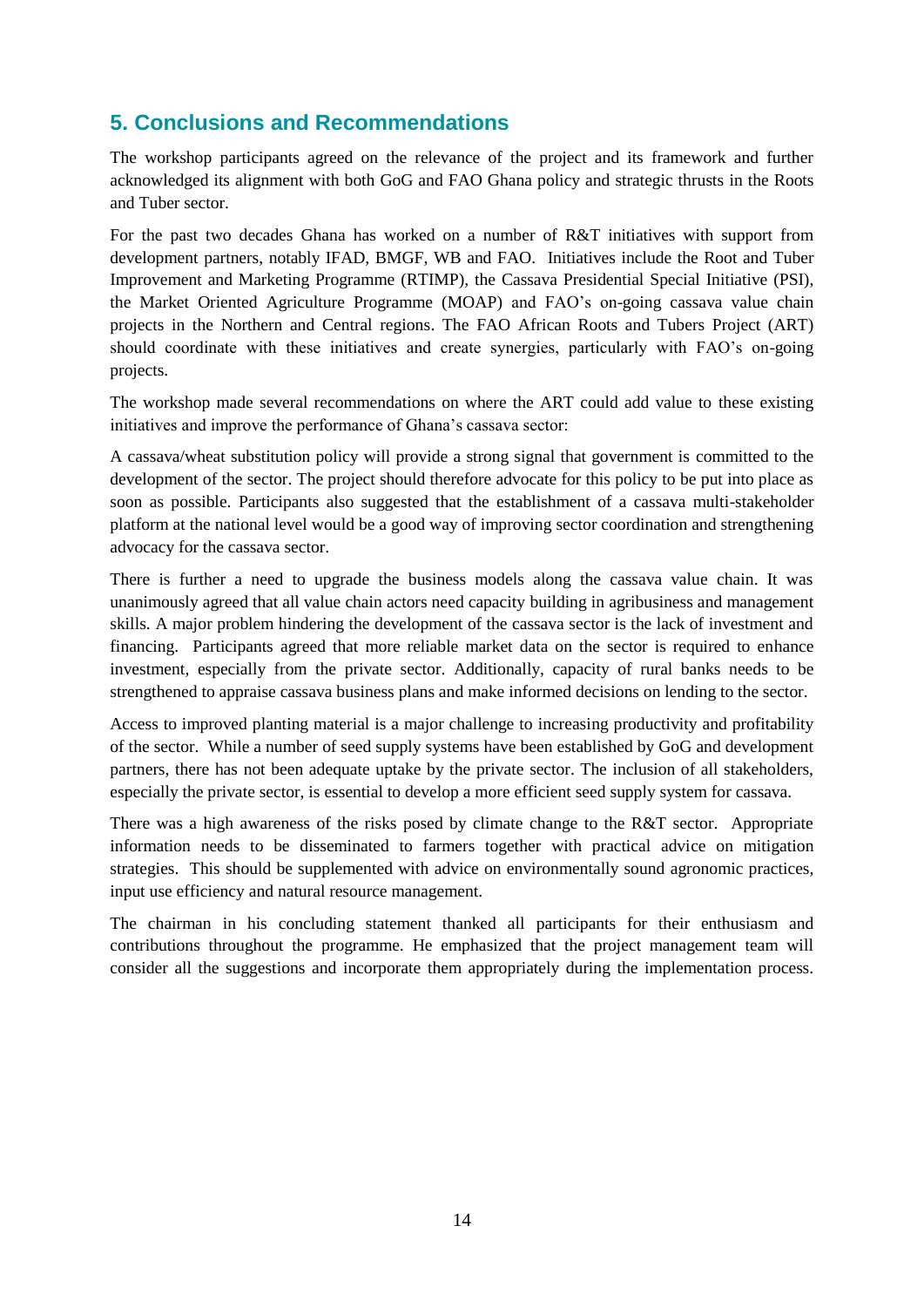# <span id="page-16-0"></span>**6. Annexes**

# **Annex 1 : Agenda of Inception Workshop**

| <b>Time</b> | <b>Activities</b>                                                                                                                                                                                                                                                                                             | <b>Responsible</b>                                                   |
|-------------|---------------------------------------------------------------------------------------------------------------------------------------------------------------------------------------------------------------------------------------------------------------------------------------------------------------|----------------------------------------------------------------------|
| 08.30       | <b>Registration participants</b>                                                                                                                                                                                                                                                                              |                                                                      |
|             | <b>Session 1: Opening</b>                                                                                                                                                                                                                                                                                     |                                                                      |
| 09:00       | Welcome remarks                                                                                                                                                                                                                                                                                               | Dr Thiombiano Lamourdia<br>FAO Representative in<br>Ghana            |
| 09:20       | Presentation of the project objectives and output areas                                                                                                                                                                                                                                                       | FAO project team                                                     |
| 09:45       | Photo moment and Coffee break                                                                                                                                                                                                                                                                                 |                                                                      |
|             | <b>Session 2: Technical session: Presentations</b>                                                                                                                                                                                                                                                            |                                                                      |
| 10:15       | Presentation of current policies and strategies governing R&T<br>sector, degree of regional market integration and on-going<br>support                                                                                                                                                                        | Dr Dorothy Anima Effah,<br>PPMED, MOFA                               |
| 10:30       | Presentation of status of cassava production and seed system in<br>Ghana. Lessons from past programmes and overview of current<br>initiatives                                                                                                                                                                 | Mr Samuel Adzivor Head<br><b>GSID/PPRSD</b>                          |
| 10:45       | Overview of value chains of cassava. Lessons from past VC<br>development support and overview of on-going initiatives.                                                                                                                                                                                        | Ms. Marian Tandoh<br>Wordey<br><b>CSIR/FRI</b>                       |
| 11:00       | Presentation of financial services for R&T value chain actors                                                                                                                                                                                                                                                 | Mr Roderick Aryeh, ARB<br>Apex Bank                                  |
| 11:15       | Private Sector Investment and Finance Along the Cassava Value<br>Chain                                                                                                                                                                                                                                        | Ms Hamdya Ismaila,<br>General Manager, Vesture<br>Capital Trust Fund |
| 11:30       | Climate risk management and information service on R & T                                                                                                                                                                                                                                                      | Mr Oppong Boadi, Head,<br>Climate Change, EPA                        |
| $11:45-$    | Plenary discussion:<br>Discussion creating synergies between various initiatives<br>$\blacksquare$                                                                                                                                                                                                            |                                                                      |
| 12:00       | Lunch                                                                                                                                                                                                                                                                                                         |                                                                      |
|             | <b>Session 3: Project planning session</b>                                                                                                                                                                                                                                                                    |                                                                      |
| 13:15       | Presentation of proposed project activities<br>Organization of Break out Groups                                                                                                                                                                                                                               | FAO Project Team                                                     |
| 13:45       | Group work to refine proposed project activities.<br>Group 1: Policies $\&$ regional and domestic market integration<br>Group 2: Production and seed systems and farmer organizations<br>Group 3: Value chain development and SMEs<br>Group 4: Financial services and climate change risk<br>management tools | Facilitators                                                         |
| 14:45       | Coffee break                                                                                                                                                                                                                                                                                                  |                                                                      |
| 15:00       | Group presentations (10 minutes each) and plenary discussion                                                                                                                                                                                                                                                  | Group<br>Leaders/Rapporteurs                                         |
| 16:00       | Discussion on overall project framework and work plan                                                                                                                                                                                                                                                         | FAO project team                                                     |
| 18:00       | <b>Conclusion and recommendation, workshop closure</b>                                                                                                                                                                                                                                                        | <b>FAO Project Team</b>                                              |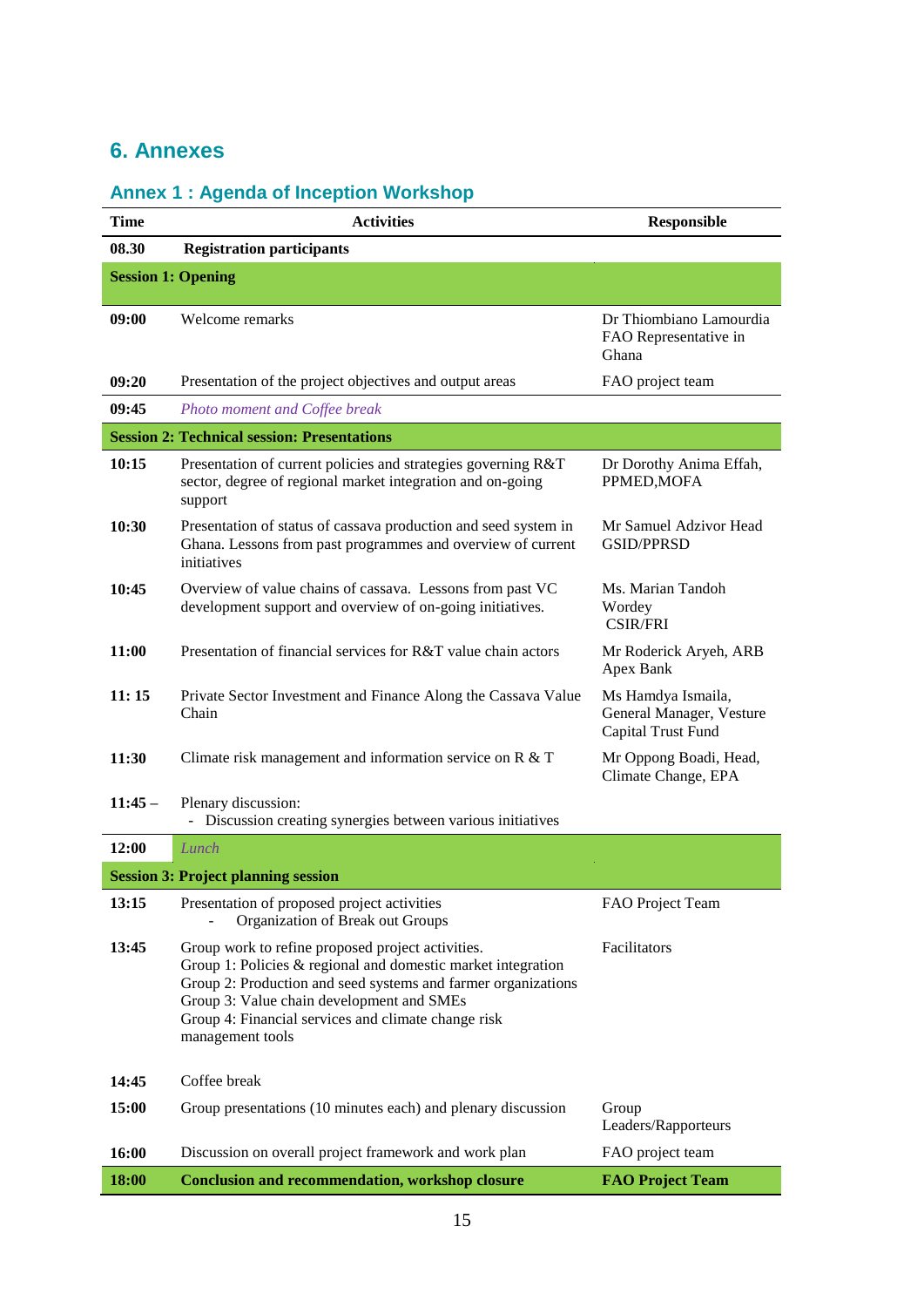|  |  |  |  | <b>Annex 2: List of FAO Workshop Participants</b> |
|--|--|--|--|---------------------------------------------------|
|--|--|--|--|---------------------------------------------------|

| NO.                     | <b>Name</b>             | <b>INSTITUTION</b>                                        | <b>POSITION</b>             | <b>LOCATION</b> | TEL NO./ EMAIL                           |
|-------------------------|-------------------------|-----------------------------------------------------------|-----------------------------|-----------------|------------------------------------------|
| 1                       | Francis C. Woode        | <b>DEPT. OF AGRIC</b>                                     | <b>DDA</b>                  | Gomoa East      | 0208550950/<br>franciskwood@yahoo.com    |
| $\boldsymbol{2}$        | George Mandord          | DEPT. OF AGRIC                                            | D.A.O                       | Awutu Senya     | 0244431643 / gkamford@yahoo.com          |
| $\mathbf{3}$            | Marian T. Wordey        | <b>CSIR - FOOD</b><br><b>RESEARCH</b><br><b>INSTITUTE</b> | <b>BDE</b>                  | Accra           | mtandoh28@yahoo.com                      |
| $\overline{\mathbf{4}}$ | Eric Nutsu              | <b>ASINUDOR</b><br><b>HABORBOR</b>                        | Leader                      | Kpando          | 0507743192 / ericnutsu@yahoo.com         |
| 5                       | Dorothy Effa            | MoFA / PPB                                                | A.O                         | Accra           | 0277016062 / Olaeffa@gmail.com           |
| 6                       | Seth Klutse             | <b>NBSSI</b>                                              | <b>Bac Head</b>             | Kpando          | 0208893487 / foseth2000@yahoo.com        |
| $\overline{7}$          | Mohammed Ibrahim Salifu | <b>CALTECH</b>                                            | Manager                     | Ho              | 0244218879 /<br>prince.caltech@gmail.com |
| $\bf{8}$                | Nicholas Martey Marmah  | <b>MoFA</b>                                               | District Agric Officer      | Gomoa Afransi   | 0245327008 / dontexla@gmail.com          |
| 9                       | Abraham Manu Addae      | MoFA/DCS                                                  | Head Crops/Focal Person     | Accra           | 0246545438 / ymabkak@yahoo.com           |
| 10                      | Mabel-Ann Akoto-Kwudzo  | <b>OKATA FARMS</b>                                        | C.E.O                       | Volta North     | 0245812957/<br>okatafarms2005@gmail.com  |
| 11                      | Roderick Ayeh           | <b>ARB APEX BANK</b>                                      | <b>Credit Officer</b>       | Accra           | 0265801086 / roaych@gmail.com            |
| 12                      | Cecilia Gboloo          | DEPT. OF AGRIC                                            | Municipal Director Of Agric | Kpando          | ceciliabaidoo@yahoo.com                  |
| 13                      | Issahaku S. Alhassan    | <b>MOFA</b>                                               | <b>DDA</b>                  | Damongo         | 0243461082 / s.aissahaku@yahoo.com       |
| 14                      | Apepe Amanwata          | <b>MOFA</b>                                               | <b>DDA</b>                  | Nkwanta         | apepeamankwata@yahoo.co.uk               |
| 15                      | Samuel K. Nyamekye      | <b>RTIMP-MOFA</b>                                         |                             | Koforidua       | 0243101390 /<br>nyamekyesam@yahoo.co.uk  |
| 16                      | Cecil Osei              | <b>PRIVATE</b><br><b>CONSULTANT</b>                       |                             | Accra           | 0208216037 / cjosei@hotmail.com          |
| 17                      | Benjamin Wilson         | MOFA / AWUTU<br><b>SENYA</b>                              | <b>DDA</b>                  | Awutu Beraku    | 0244446239 /<br>benowilson1@yahoo.com    |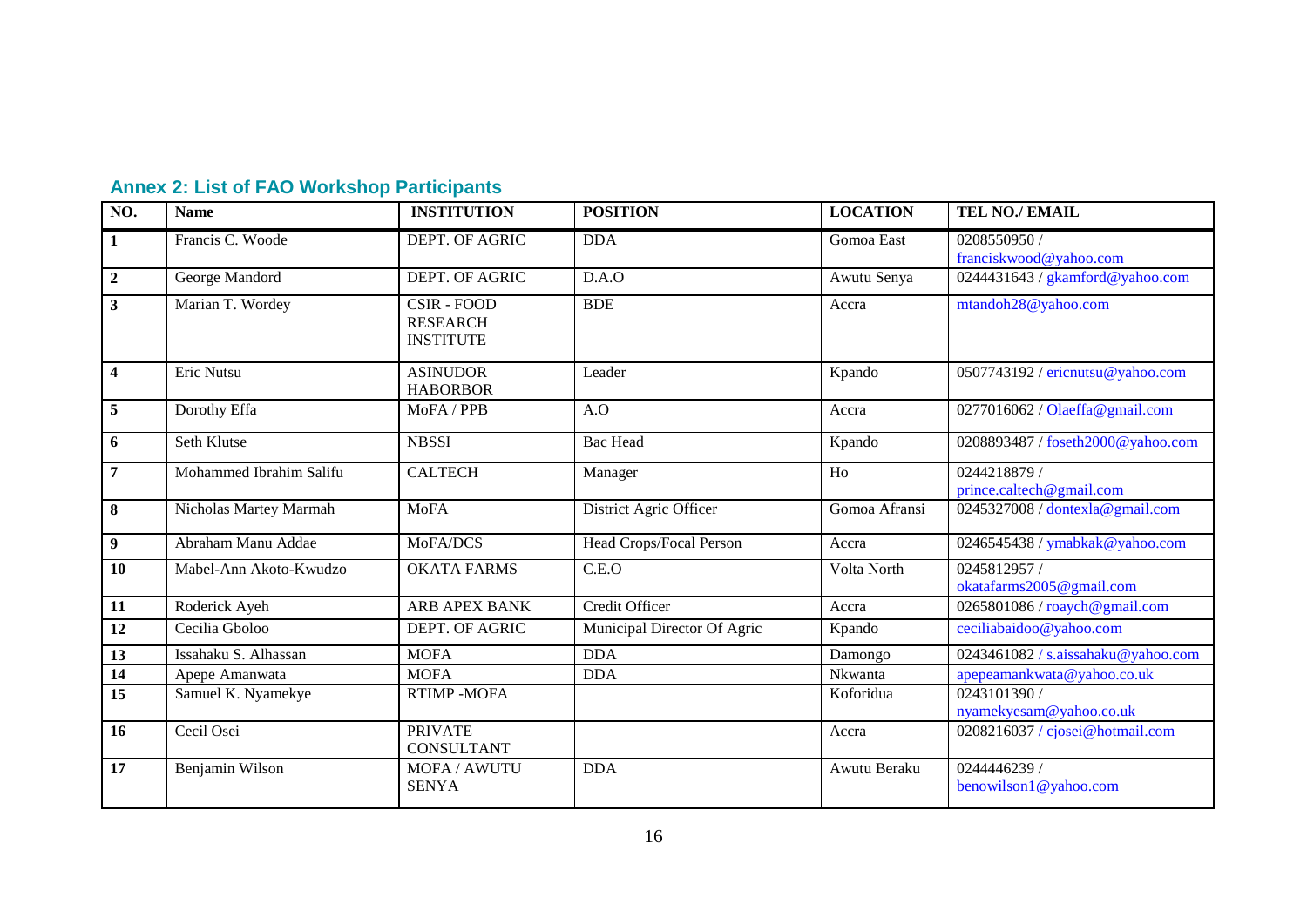| 18 | Stepanka Gallatova   | <b>FAO</b>                                                    | Agro-industries officer          | Accra  | stepanka.gallatova@fao.org               |
|----|----------------------|---------------------------------------------------------------|----------------------------------|--------|------------------------------------------|
| 19 | Godwin Phylix Cudjoe | <b>FAO</b>                                                    | <b>Technical Coordiantor SO3</b> | Accra  | godwin.cudjoe@fao.org                    |
| 20 | Lamourdia Thiombiano | <b>FAO</b>                                                    | <b>DDR/FAOR GHANA</b>            | Accra  | lamourdia.thiombiano@fao.org             |
| 21 | Mark Kwame Offei     | <b>FAO</b>                                                    | Programme Officer                | Accra  | mark.offei@fao.org                       |
| 22 | Hamdiya Ismaila      | <b>CENTURY</b>                                                | <b>CEO</b>                       | Accra  | 0243720532 /<br>h.ismaila@century.com.gh |
| 23 | Abigail Y. Kpogo     | <b>MOFA-WIAD</b>                                              | A.O                              | Accra  | 0206142348 / mavygail@yahoo.com          |
| 24 | William Agyei-Manu   | <b>GHANA CASSAVA</b><br><b>CENTRE OF</b><br><b>EXCELLENCE</b> | <b>Executive Director</b>        | Kumasi | 020 9503857                              |
| 25 | K.Y Oppong-Boadi     | <b>ENVIRONMENTAL</b><br><b>PROTECTION</b><br><b>AGENCY</b>    | Director / UN Focal Point        | Accra  | 020 8186958                              |
| 26 | Ann Frimpong         | <b>FAO</b>                                                    | Administrative Assistant         | Accra  | 0266508048 Ann.Frimpong@fao.org          |
| 27 | Ishmael Viala        | <b>FAO</b>                                                    | <b>Finance Assistant</b>         | Accra  | 0231414256 Ishmael.VIALA@fao.org         |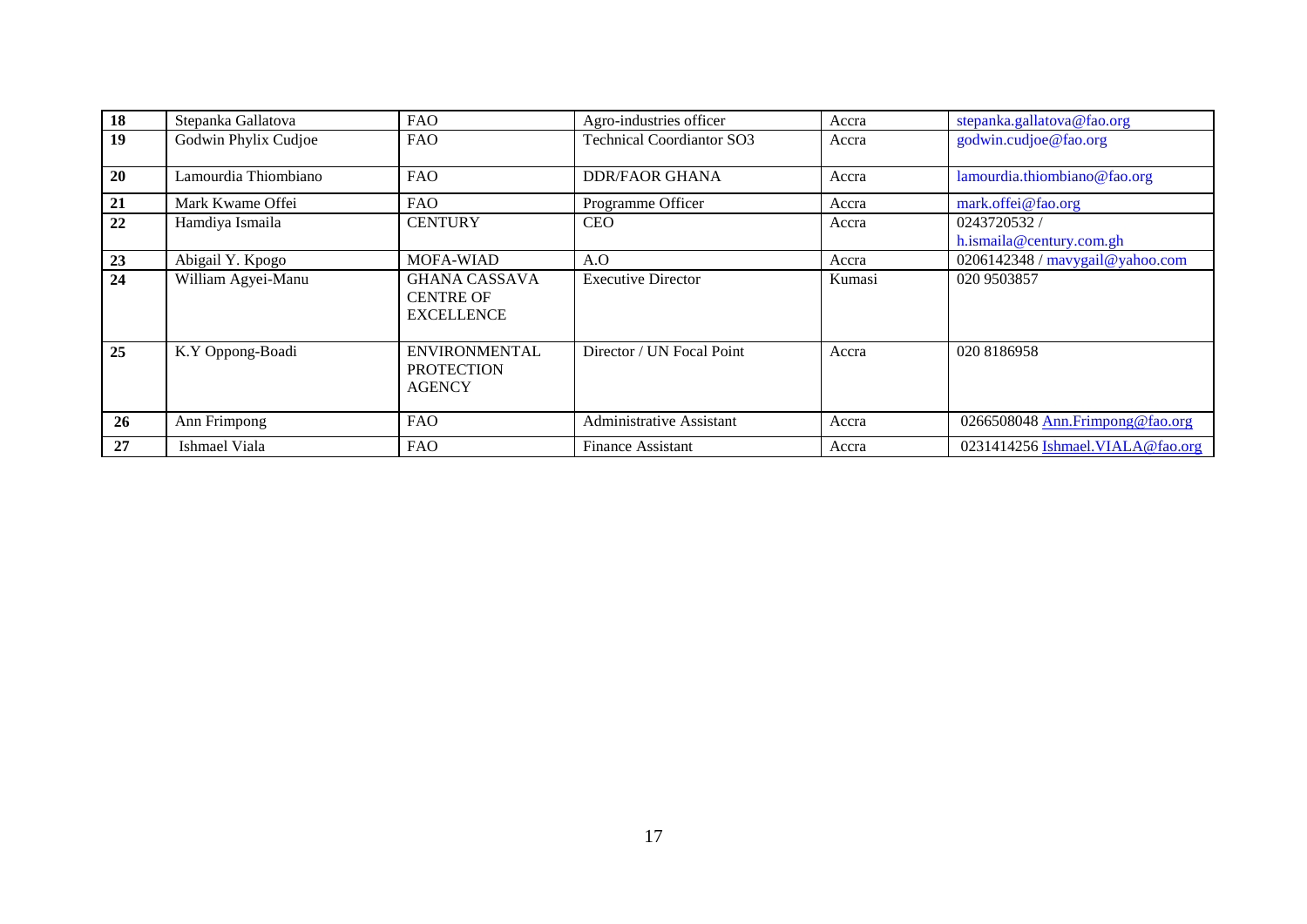# **Annex 3: Welcome Statement by FAO Representative in Ghana – Dr. Lamourdia Thiombiano at the TCP/GHA/3404 Stakeholder Lesson Learning Workshop and Launch of GCP/RAF/448/EC – November, 2014.**

The Chairman,

Honourable Minister of Food and Agriculture (Hon. Fiifi Kwetey),

The Chief Director MoFA,

Directors of Ministry of Food and Agriculture,

Development partners,

Cassava value chain actors,

Representatives of Farmer Based Organizations,

The media,

Distinguished participants,

Ladies and gentlemen,

It is my pleasure to welcome you to this Stakeholders Lesson learning Workshop for the project "Empowering Cassava Value Chain Actors to Enhance Incomes, Employment and Food Security". As you may recall this project is being implemented by the Ministry of Food and Agriculture and FAO.

The present workshop will also mark the Launching of a new project titled "Strengthening linkages between Small Actors and Buyers in the Roots and Tubers Sector in Africa"

#### **Mr. Chairman, Ladies and Gentlemen.**

Cassava is grown by smallholder farmers and it is Africa's second most important food staple in terms of per capita calories consumed. At present, approximately half of the world production of cassava is in Africa. On the basis of current projections, it is expected that by 2020, over 60 percent of global cassava production will be in Africa in a context of fast growing population. Cassava, therefore, will be an accessible favored source of carbohydrates serving as a food security crop.

**Mr. Chairman,** it is estimated that the introduction of high-yielding varieties, improved pest and disease control and better processing methods could increase cassava production in Africa by 15 percent. Statistics available indicate that, Ghana is the third largest cassava producer in Africa, with incomes from its production and processing representing about one fifth of the country' agricultural Gross Domestic Product (GDP).

It is worth mentioning that, cassava has become a multipurpose crop that responds to food systems priorities of developing countries, to trends in the global economy as well as to the challenges of climate change. In line with these trends, several socio-economical assessments have shown that Cassava has the potential to increase farm incomes, reduce rural and urban poverty and help close the food security gap.

**Ladies and Gentlemen,** African Governments have recognized the huge potential of cassava to spur rural industrial development. It is therefore important to find appropriate strategies to reduce the numerous challenges in the cassava sector, which includes: labor-intensive and subsistence-oriented production practices; low levels of technology uptake; high production costs; poorly developed postharvest systems; and weak linkages to markets, just to mention a few.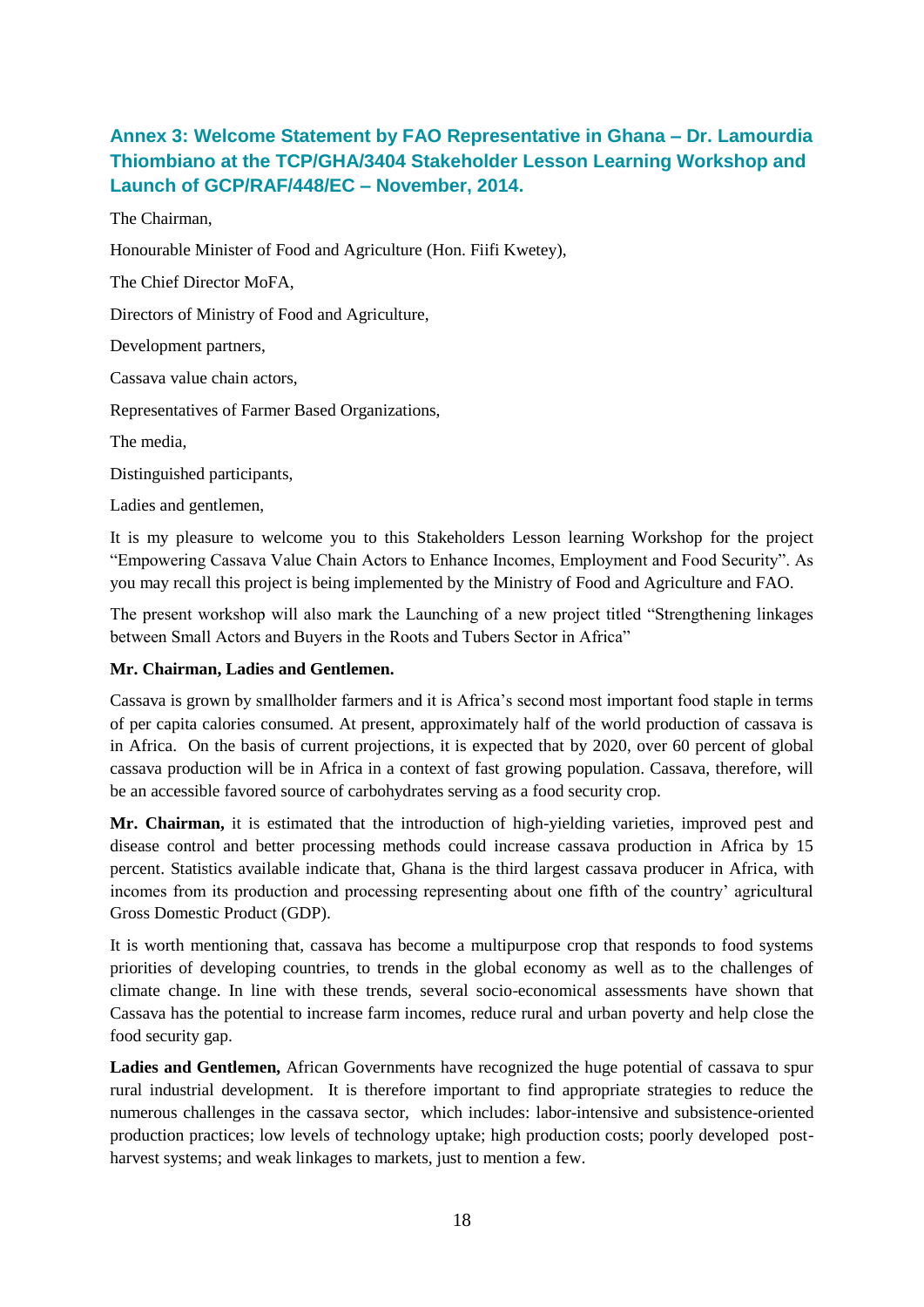To support in the transformation and championing the cause of cassava, FAO is supporting countries particularly in West Africa, in the implementation of a number of projects to exploit the crops full potential to contribute for poverty reduction, rural and economic transformation.

In Ghana, the Ministry of Agriculture and FAO are currently implementing two cassava projects. The Project we will be learning lessons from through this Workshop is being implemented in the Central Region, Gomoa East and Awutu Senya Districts and in the Gonja West District, Northern Region. This project seeks to empower value chain actors to enhance their incomes, employment and livelihoods through productivity improvement and better linkages between cassava farmers, processors and markets.

**Ladies and Gentlemen**, the current gathering will help consolidate lesson learning and visibility of the project and document good practices.

**Mr. Chairman,** it is interesting to note that, this project complements an FAO Regional Poverty Reduction Initiative programme being implemented in West Gonja District in the Northern Region of Ghana. Whiles the Rural Poverty Reduction Initiative focuses on upstream work particularly policy analysis, design and implementation, support on building Community Development Centers as value chains platforms, this cassava project focuses more on the downstream aspects of the value chain related to sustainable productivity.

**Mr. Chairman, Ladies and Gentlemen**, as I mentioned earlier, we would like to take advantage of the current gathering to launch the project on "Strengthening Linkages between Small Actors and Buyers in the Roots and Tubers Sector in Africa". Funded by the European Union (EU), this will be implemented in seven selected African countries: Cameroon, Benin, Ghana, Ivory Coast, Malawi, Uganda and Rwanda: This project aims at:

- Ensuring that existing national and regional strategies are aligned with initiatives on improved regional market integration for the roots and tuber sector in African Caribbean and Pacific (ACP) Regions;
- Strengthening inclusive business models, sustainable intensification of production, small and medium enterprise and farmers organizations capacity;
- Improving access to information and financial services for smallholder farmers; and finally
- Improving small producer's access to climatic risk management instruments.

**Mr. Chairmen**, target beneficiaries would be policy makers, farmers, managers and staff of FBOs, small value chain actors, extension agents, small and medium enterprises, financial services staff and agribusiness providers with emphasis on women and youth. This project when implemented would not only contribute to the transformation of cassava but also support in the improvement of the livelihoods of small producers engaged in the roots and tubers value chains in Ghana.

**Finally Mr. Chairman, ladies and gentlemen**, FAO will continue to strongly support and partner with Government of Ghana in its efforts in developing the cassava value chain, agro-processing, rural marketing enterprises and industries and in promoting rural employment for the youth in agriculture,

It is my hope that this workshop yield important lessons and agribusiness best practices in the cassava sector which could be upscale in Government and FAO collaborative interventions across the country.

Thank you for your attention.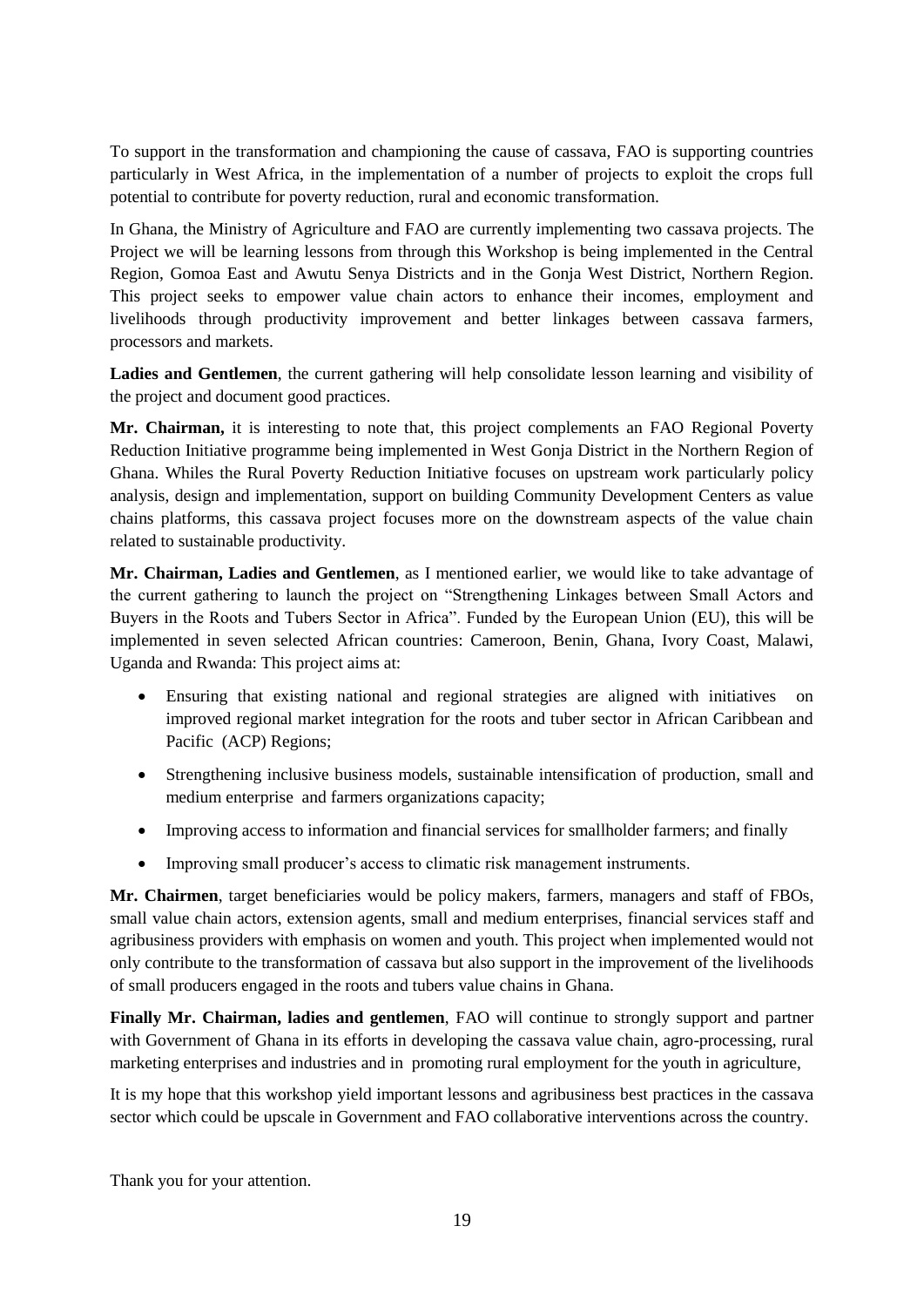## **Annex 4: Statement by the Honourable Minister of Food And Agriculture, Mr. Fiifi Kwetey at the TCP/GHA/3404 Stakeholder Lesson Learning Workshop and Launch of GCP/RAF/448/EC – November, 2014.**

The Honourable Minister for Trade and Industry

The FAO Regional Deputy Representative to Africa/FAO Representative to Ghana,

Representatives of Development Partners

Directors of Ministries

Project Managers and Coordinators,

Private Sector Organisations in Agriculture

Representatives of cassava value chain actors

Directors of Research Organizations

Members of the Media

Distinguished Guests, Ladies and Gentlemen

It is a great privilege and honour to be given the opportunity to make a statement at the Launch of The EU-Funded Root and Tuber Programme Facility "Strengthening Linkages between Small Actors and Buyers in the Root and Tuber Sector in Africa" in Ghana.

I am reliably informed that this project will be implemented in seven African countries viz (Benin, Cameroon, Cote d'Ivoire, Ghana, Malawi, Rwanda, Uganda) under FAO Programme Facility arrangement and I am excited because this facility will complement other related programmes such as the TCP on Empowering cassava value chain actors to enhance income, employment, food security and the rural poverty reduction initiative using cassava as an entry point, both of which my Ministry is in partnership with FAO in the implementation process. I pledge that we will do our best to achieve the laudable outcomes of the facility.

**Mr. Chairman**, this facility I am told was signed only last month and launching it today shows how diligently and speedily FAO and other partners has worked. I hope this work attitude will become the norm for the successful implementation of the facility. I therefore entreat all project staff at both steering committee and management level to discharge their responsibilities with a sense of urgency, commitment and efficiency.

Listening to the overview by Ms. Gallatova, I noticed that the project outcomes are in line with the vision and goals the Ministry of Food and Agriculture envisages for the agriculture sector in Ghana as contained in the Food and Agriculture Sector Development Policy (FASDEP II).

**Mr. Chairman**, kindly permit me to state the vision for the Food and Agriculture sector as referred to above as "a modernized agriculture culminating in a structurally transformed economy and evident in food security, employment opportunities and reduced poverty" This congruence in goals for the facility and Ghana's Agriculture sector shows the extent to which the partnership between the FAO and the Government of Ghana has grown over the period of our engagement

For several years, FAO has supported our agricultural development through funding and technical assistance in the areas of policy development, emergency initiatives and TCP projects. In particular, I recall the FAO support extended to the MOFA in the conception and successful implementations of the Special Programme for Food Security. This Programme enabled small scale farmers to learn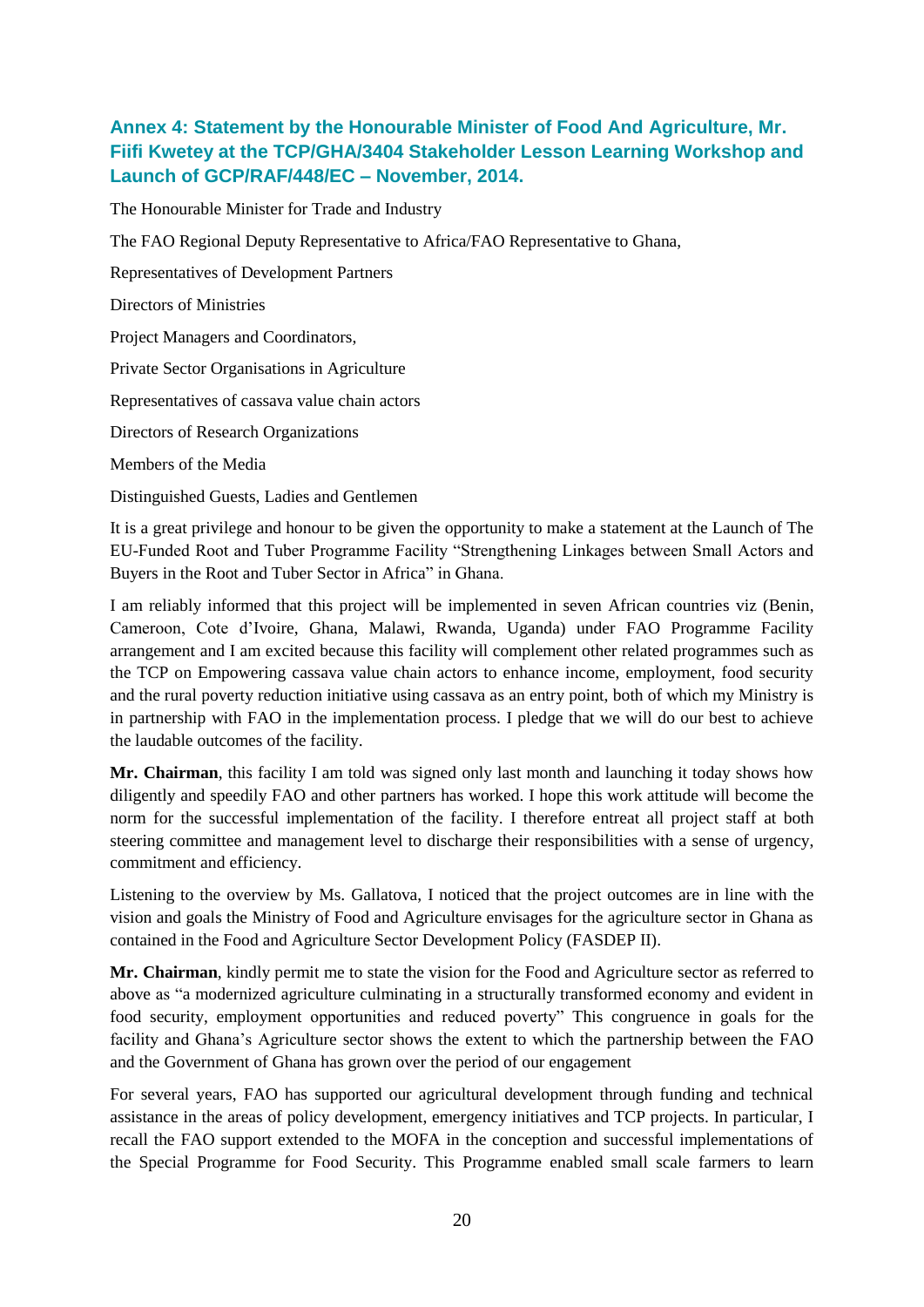simple field water harvesting technologies in the production of rice, plantain and vegetables in selected districts in Ghana. It was a tremendous success.

**Mr. Chairman**, I would like to, on behalf of the Government and the people of Ghana express my sincere gratitude to the FAO for securing the funding for this facility from the European Union (EU). The funding for the seven (7) participating countries amounts to ( $\epsilon$ 5m) five million euros for the four (4) year period. Ghana's share of the fund has not yet been determined but I hope we shall be considered for an amount worth our status as a leader in root and tuber research, development and extension in Africa

The involvement of EU in this facility is reassuring, taking its support to the cocoa and rice sectors into consideration for which it was very much committed.

In Ghana and most African countries, the root and tuber crops (cassava, yam, cocoyam and sweet potato) serve as staple foods accounting for about 20% of calories consumed. Statistics indicate that in 2013 cassava, yam, cocoyam and sweet potato recorded the following production levels (15,989,953.05Mt, 707458.82Mt, 1261477.19Mt, and 56,197.80 Mt) respectively. With over 90% of Ghana's farming population engaged in root and tuber crop related activities it contributes immensely to incomes and rural livelihoods.

Further opportunities for enhancing incomes exist in utilizing root and tuber crops for industrial applications in the brewery, pharmaceutical and lumber industries. But this transition hinges on a well thought out commercialization strategy which incorporates value addition and market linkages among the value chain actors.

Fortunately for Ghana some lessons on this approaches can be learnt from a number of interventions including the Root and Tuber Improvement and Marketing Programme , the Presidential Special Initiative (PSI) on cassava, and the value chain enhancement programme under the ADVANCE Initiative and the market oriented agriculture programme (MOAP) for maize, rice, vegetables and cassava.

**Mr. Chairman**, all value chain actors have a collective responsibility to support the root and tuber industry, as the weakest link/actor will endanger the effective running of the sector. I challenge you to bring your expertise to bear on the pertinent issues in value chain development such as product development through innovation, commercial viability of products and enhancement of core competences of actors. These and many more others including the systematic documentation and communication of successful value chain development strategies would engage the attention of the facility managers.

I am confident that all project stakeholders and implementation partners will find space and good will to contribute in an integrated manner to the successful implementation of this facility.

I sincerely thank the FAO and EU for offering the Government of Ghana this rare opportunity to participate in the facility. To the organizers of the launch event, I am very grateful to you for the invitation

**Mr. Chairman, ladies and gentlemen,** I now have the singular honour to declare the Ghana chapter duly launched.

Thank you all for your attention

And may God Bless You.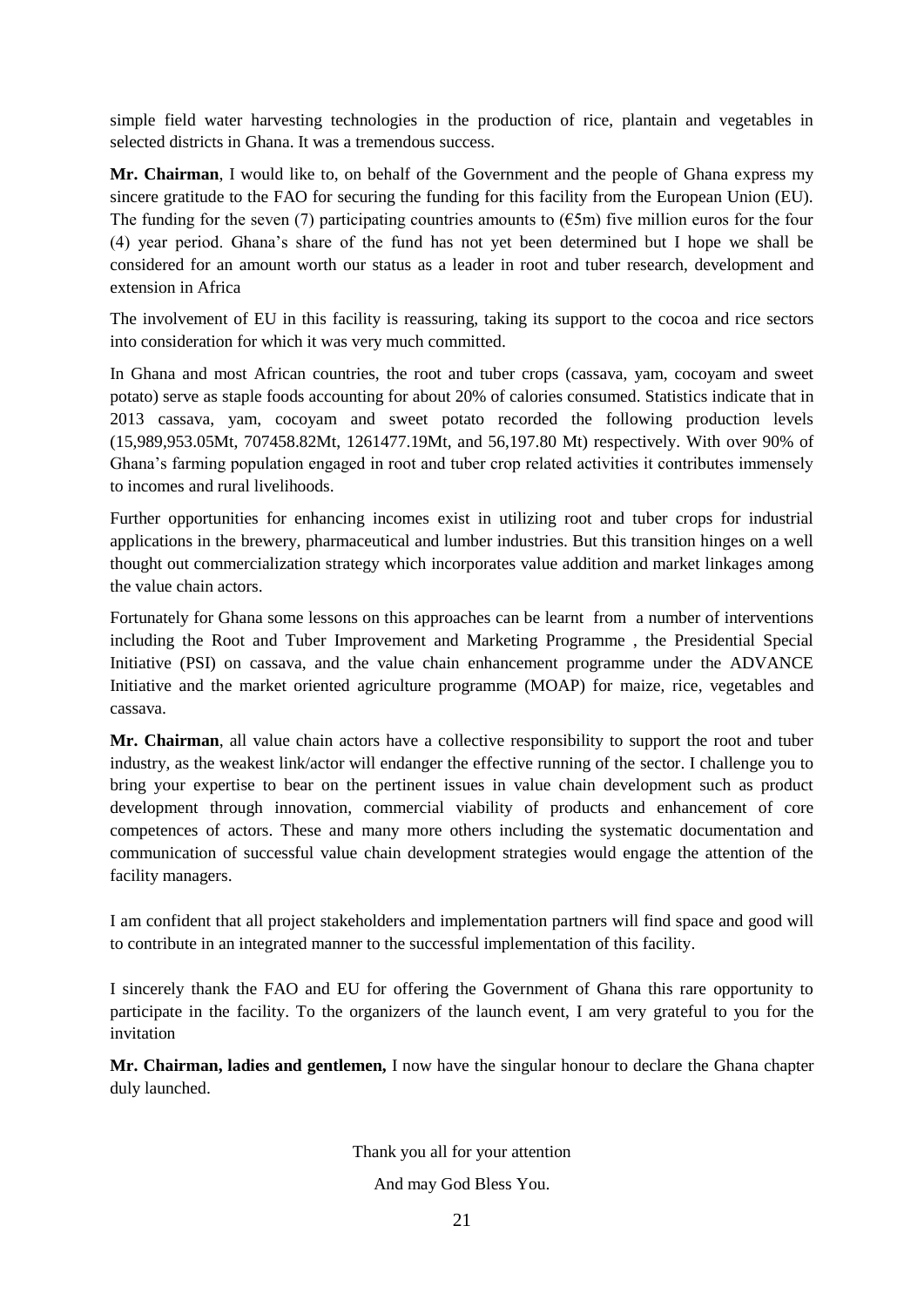#### **Annex 5: Group Work Presentations**

#### **Group 1**

*Output 1: Existing national and regional strategies are aligned with initiatives supporting the development of improved regional market integration for the roots and tubers sector in African ACP regions.* 

Activities will be carried out in alignment with ECOWAS Agricultural Policy for West Africa. The following sub-outputs and activities to be implemented in each country are:

| <b>Proposed project Activities</b>                                                                                                                                                                                                    | <b>Target</b>                 | How relevant is the<br>activity to Ghana? C, H,<br>M or $L^1$ | <b>Partners</b><br>that<br>have<br>already worked on this<br>topic              | Provide specific suggestions for project<br>implementation                                                                                                                                                                                                                  |
|---------------------------------------------------------------------------------------------------------------------------------------------------------------------------------------------------------------------------------------|-------------------------------|---------------------------------------------------------------|---------------------------------------------------------------------------------|-----------------------------------------------------------------------------------------------------------------------------------------------------------------------------------------------------------------------------------------------------------------------------|
| 1.1 Enabling policy, legislation and institutions strengthened.                                                                                                                                                                       |                               |                                                               |                                                                                 |                                                                                                                                                                                                                                                                             |
| Mapping of $key^2$ policies and institutional<br>(i)<br>arrangements affecting domestic and regional<br>trade in cassava; analysis of weaknesses and<br>misalignments. Identification of reforms,<br>including gender sensitive ones. | policy<br>appraisal<br>report | <b>HIGH</b>                                                   | <b>MOFA</b><br><b>MOTI</b><br><b>MFARI</b><br>PEASANT FARMERS<br>ASSC. OF GHANA | Specific trade, import or other domestic policy<br>areas that need attention?<br>Updates of existing appraisals<br>Policy to collect data information on volumes<br>of cassava products that leave our borders<br>2. Policy on traceability<br>3. Policy on standardization |
| National level capacity development in policy<br>(ii)<br>formulation, coordination and implementation.<br>1.2 Capacity to formulate and implement agri-food sector strategies improved.                                               | work-<br>shop<br>M            | <b>MEDIUM</b>                                                 | <b>CIDA</b><br><b>MOFA</b><br><b>MOTI</b><br><b>USAID</b><br><b>JICA</b>        | Specific capacity gap to be addressed?<br>Target institution<br>Policy Analysis.                                                                                                                                                                                            |

 $1$  Choose from Critical, High, Medium or Low

<sup>&</sup>lt;sup>2</sup> Note that this would include both agricultural policies directly affecting the sub-sector and non- agricultural (labour, social protection, trade, finance, health etc.) policies indirectly affecting the sub-sector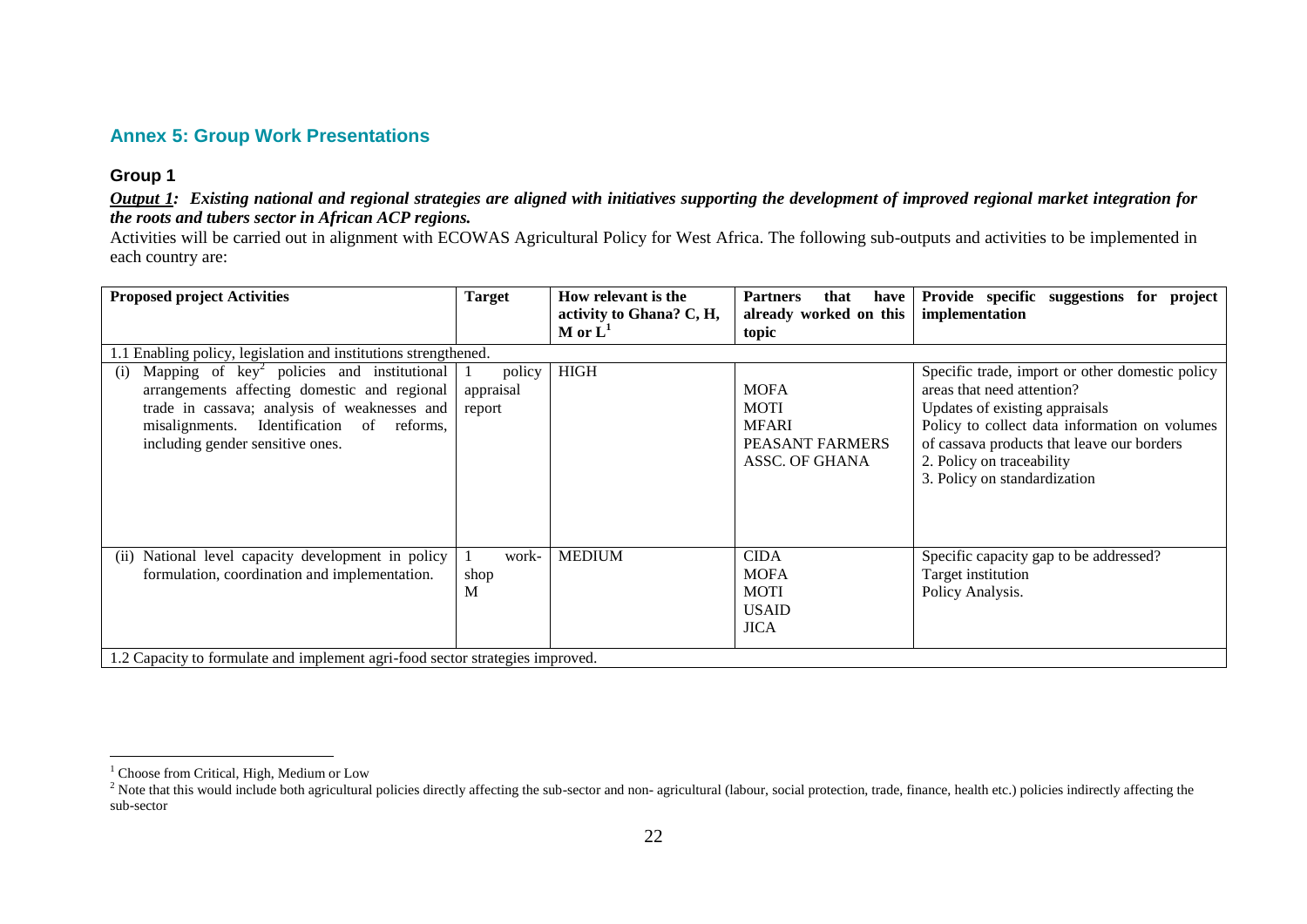| <b>Proposed project Activities</b>                                                                                                                                           | <b>Target</b>                     | How relevant is the<br>activity to Ghana? C, H,<br>M or $L^1$ | <b>Partners</b><br>that<br>have<br>already worked on this<br>topic    | Provide specific suggestions for<br>project<br>implementation                                                                                                        |
|------------------------------------------------------------------------------------------------------------------------------------------------------------------------------|-----------------------------------|---------------------------------------------------------------|-----------------------------------------------------------------------|----------------------------------------------------------------------------------------------------------------------------------------------------------------------|
| public private partnerships and<br>Support to<br>(i)<br>develop/update<br>commodity platforms to<br>strategies that are aligned with domestic and<br>regional opportunities. | strategy<br>developed/<br>updated | <b>CRITICAL</b>                                               | <b>RTIMP</b><br><b>IFAD</b><br><b>WAAP</b><br><b>MCA</b><br>C:AVA 1&2 | Target people/platform; type of training.<br>Support implementation when strategies are<br>developed.<br>2. Capacity building of the actors. (public and<br>private) |
| Contribute to the sustainability of existing<br>(i)<br>market info systems for increased domestic and<br>intra-regional trade.                                               | 1 training                        | <b>CRITICAL</b>                                               | <b>MOFA</b><br><b>ESOKO</b><br><b>MOTI</b><br><b>MFARI</b>            | Build database on available market information<br>and make it accessible to the actors.                                                                              |
| Support to the development of systems for<br>(iii)<br>monitoring strategy implementation.                                                                                    | monitoring<br>system              | <b>CRITICAL</b>                                               | <b>MOFA</b><br><b>RTIMP</b>                                           | Develop a district, regional<br>national<br>and<br>monitoring systems.                                                                                               |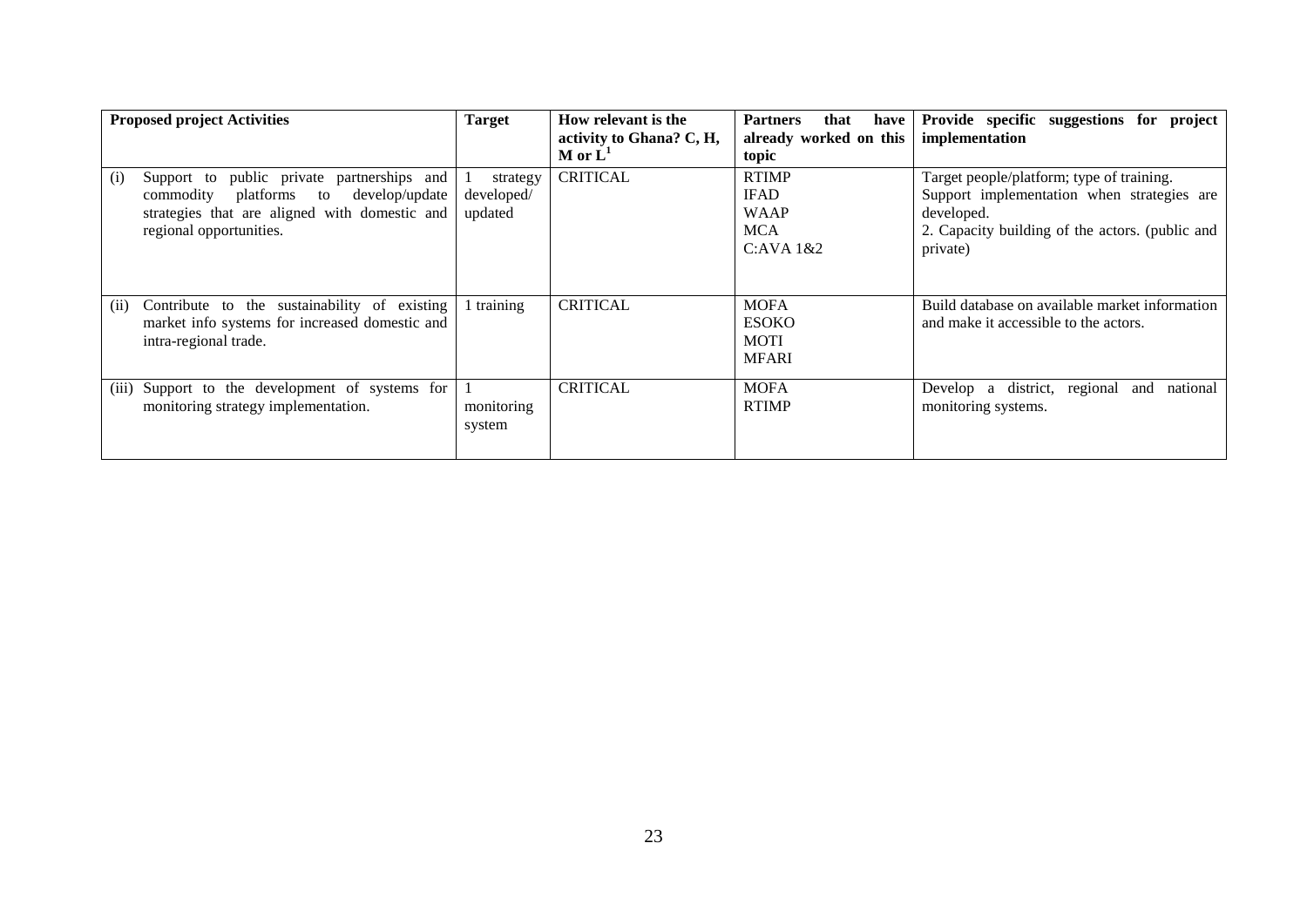#### **Group 2**

#### **Output 2(a):** *improved competitiveness and viability of R&T value chains through improved sustainable intensification of production and professionalization of producer organizations.*

This output will contribute to enhancing the capacities of market-led productivity with a more diverse portfolio of suitable and input use-efficient cassava varieties. Simultaneously, building on the approach and materials developed under 3ACP and in collaboration with FBOs, Ministries of Cooperatives, and national agricultural training institutes, the capacity and professionalization of producer organizations operating in the Roots and Tubers sector will be strengthened.

| <b>Proposed project Activities</b>                                                                                                                                                                              | <b>Target</b> | How relevant is the<br>activity to Ghana? C, H,<br>M or $\mathbf{L}^3$ | that<br><b>Partners</b><br>have<br>worked<br>already<br>on<br>this topic | Provide specific suggestions for project<br>implementation                                                                                                                                              |
|-----------------------------------------------------------------------------------------------------------------------------------------------------------------------------------------------------------------|---------------|------------------------------------------------------------------------|--------------------------------------------------------------------------|---------------------------------------------------------------------------------------------------------------------------------------------------------------------------------------------------------|
| 2.2 Sustainable market-led production intensification                                                                                                                                                           |               |                                                                        |                                                                          |                                                                                                                                                                                                         |
| Diagnostic studies on the status of existing<br>(1)<br>seed systems, inputs, and agronomic practices<br>within cassava cropping systems.                                                                        | report        | <b>MEDIUM</b>                                                          | RTIMP, WAAPP                                                             | Specific agronomic issues to study?<br>• The profitability of agronomic practices<br>and cropping systems should be looked<br>into<br>• Post Emergence herbicides for cassava<br>should be investigated |
| Develop strategies, in collaboration with local<br>(i)<br>research institutes and agro-dealer networks, to<br>access high-yield quality planting materials <sup>4</sup><br>suited to prevailing agro-ecologies. | strategy      | <b>HIGH</b>                                                            | RTIMP, WAAPP                                                             | Expand to include all stakeholders in<br>the seed value chain                                                                                                                                           |

<sup>&</sup>lt;sup>3</sup> Choose from Critical, High, Medium or Low

<sup>&</sup>lt;sup>4</sup> These will be varieties developed through conventional crop improvement techniques which are most suited to their agro-ecologies and farming systems.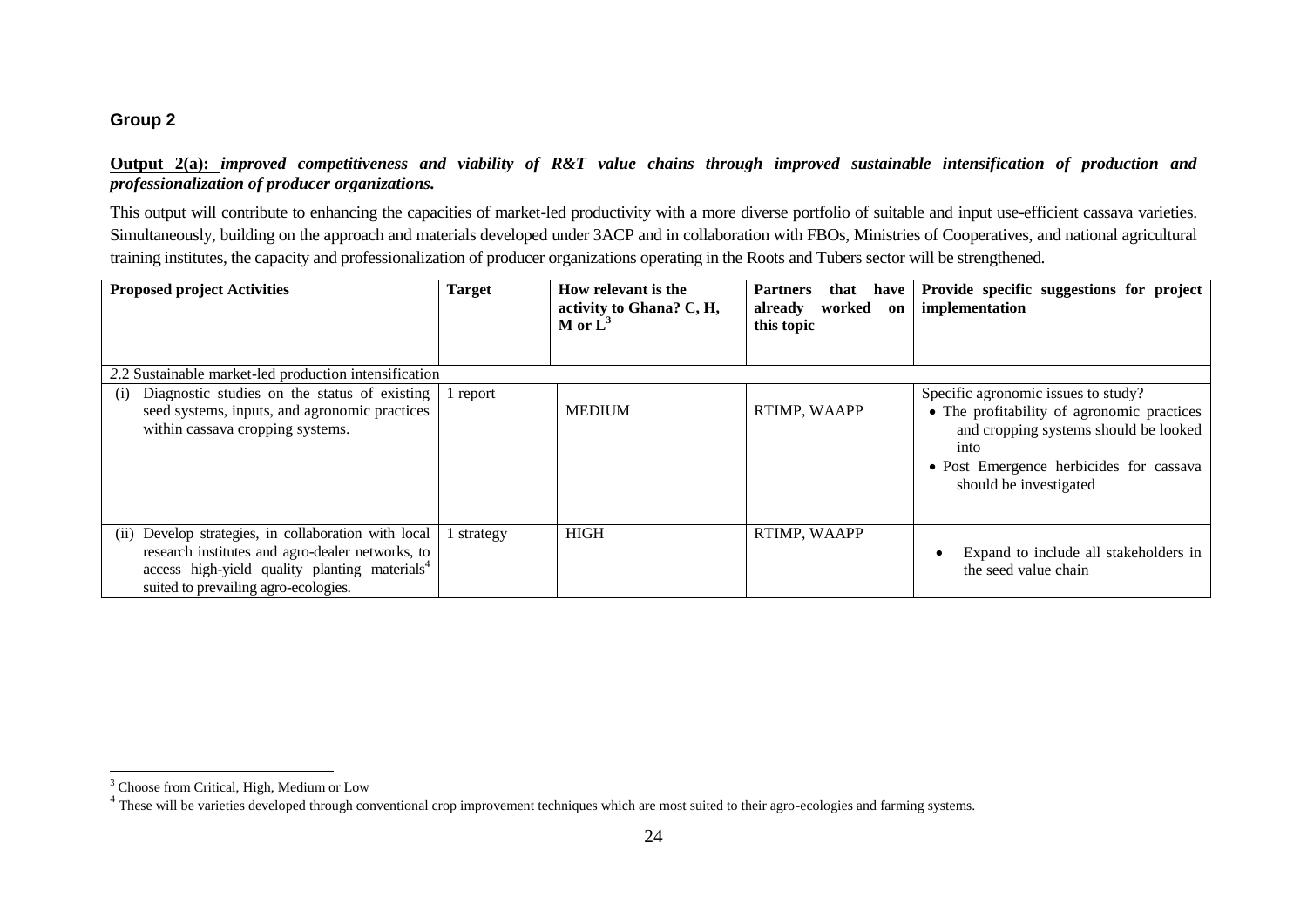| <b>Proposed project Activities</b>                                                                                                                                                                                                                                                                                                                                                                                                      | <b>Target</b>                          | How relevant is the<br>activity to Ghana? C, H,<br>M or $\mathbf{L}^3$ | that have<br><b>Partners</b><br>already worked on<br>this topic | Provide specific suggestions for project<br>implementation                                                                                                                                       |
|-----------------------------------------------------------------------------------------------------------------------------------------------------------------------------------------------------------------------------------------------------------------------------------------------------------------------------------------------------------------------------------------------------------------------------------------|----------------------------------------|------------------------------------------------------------------------|-----------------------------------------------------------------|--------------------------------------------------------------------------------------------------------------------------------------------------------------------------------------------------|
| Farmer Field School Programme<br>(iii) Develop or adapt FFS modules covering the<br>growing of the most suitable varieties of<br>cassava.<br>(iv) Train trainers (FO managers, extension                                                                                                                                                                                                                                                | <b>FFS</b><br>programme<br>25 trainers | <b>MEDIUM</b><br><b>MEDIUM</b>                                         | RTIMP, MOFA<br>RTIMP,<br>WAAPP,                                 | If possible, suggest FBOs and extension                                                                                                                                                          |
| agents, NGOs) in the adoption of<br>environmentally sound agronomic practices,<br>input use-efficiency; natural resource<br>management; control of biotic stress agents.<br>Train farmers on adoption of environmentally<br>(v)<br>sound agronomic practices, input use-<br>efficiency; natural resource management;<br>control of biotic stress agents using the<br>Farmer Field Schools approach and on-farm<br>demonstration trials. | 5 FOs * 250<br>farmers                 | <b>HIGH</b>                                                            | <b>MOFA</b>                                                     | units/NGOs to be trained as $ToT$ .<br>• Mentoring should be focused on to<br>ensure the gains of FFS are put to<br>full use.<br>$\bullet$ If<br>possible,<br>suggest<br>farmer<br>organizations |
| (vi) Train R&D institutes on the management<br>of plant genetic resources; pre-breeding;<br>enhancing<br>conventional<br>breeding<br>techniques;<br>development<br>and<br>dissemination of disease-free planting<br>materials.                                                                                                                                                                                                          | 20 researchers                         | <b>MEDIUM</b>                                                          | WACCI, WAAPP                                                    |                                                                                                                                                                                                  |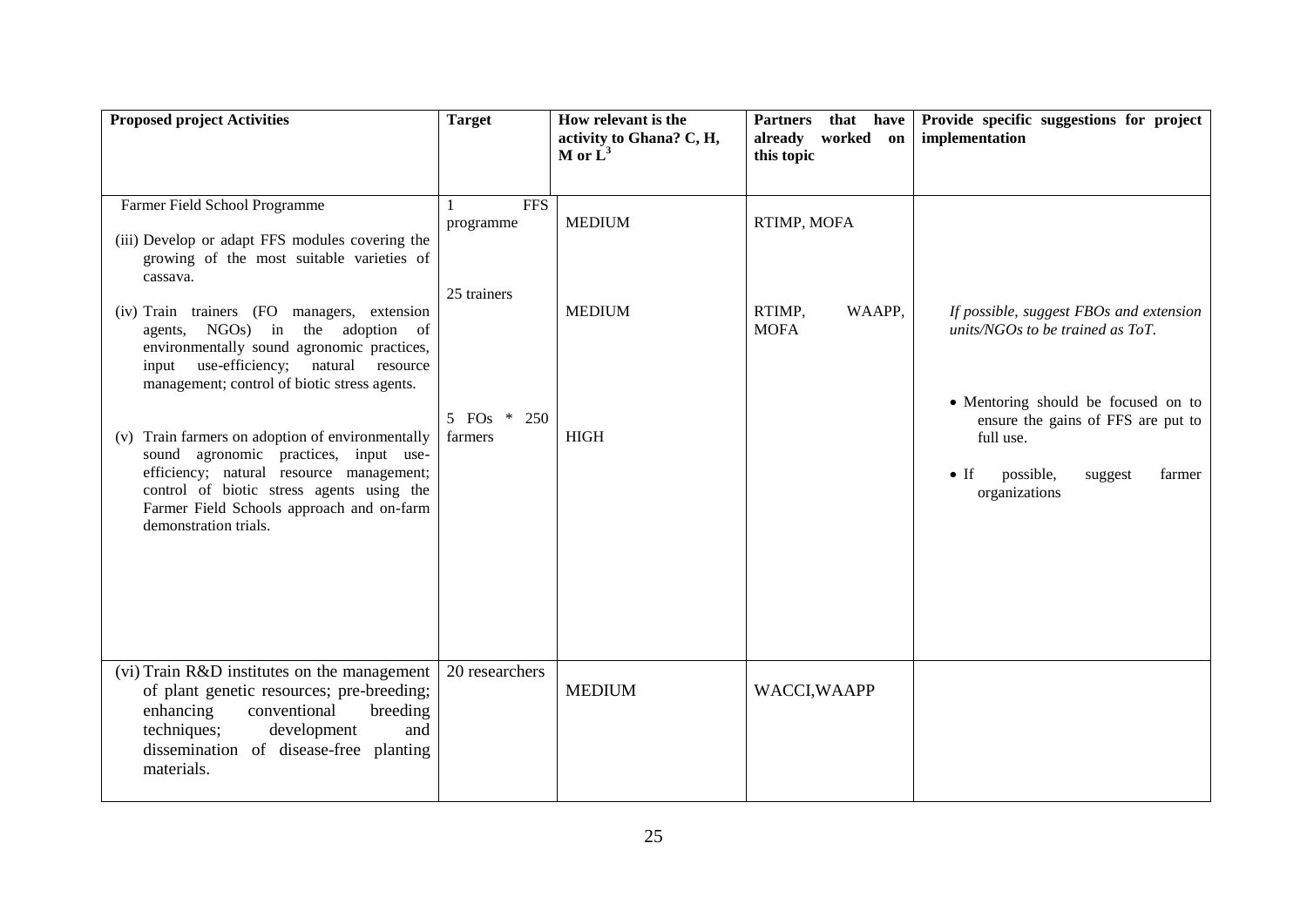| 2.3 Producer organizations skills enhanced in agribusiness management practices.                                                                                                                                                                                                            |                                                          |             |              |                                                                                                                                                                      |
|---------------------------------------------------------------------------------------------------------------------------------------------------------------------------------------------------------------------------------------------------------------------------------------------|----------------------------------------------------------|-------------|--------------|----------------------------------------------------------------------------------------------------------------------------------------------------------------------|
| Two year mentoring programme for $\vert 5$ FOs $*$ 4<br>(i)<br>managers of national and district level<br>FBOs on<br>agribusiness management<br>practices, (business, finance, marketing $\&$<br>logistics). Customize to local context and<br>cassava marketing environments.              | staff *<br>$\overline{4}$<br>trainings                   | <b>HIGH</b> | <b>RTIMP</b> | If possible identify districts and FBOs<br>Potential role of the Community<br><b>Development Centres?</b>                                                            |
| (ii) Additional capacity building for potential<br>female farmer group leaders to develop<br>management, literacy, numeracy and<br>interpersonal skills.                                                                                                                                    | 5 FOs $*$ 4<br>female<br>leaders * 4<br>trainings        | <b>HIGH</b> | AGRA,        | • Farm record and book-keeping                                                                                                                                       |
| (iii) Implement an internship<br>programme<br>between FBOs to exchange good practices<br>in FBO management.                                                                                                                                                                                 | 3 FOs $*$ 5<br>staff                                     | LOW         |              | $\checkmark$ Attach<br>person<br>who<br>a<br>is<br>knowledgeable<br>in<br><b>FBO</b><br>management to the FBOs to guide<br>them to handle internal daily<br>matters. |
| (iv) Share lessons on good practices and tools<br>on agribusiness capacity building for<br>farmer organizations with relevant ministry<br>departments, local service providers and<br>agricultural colleges, so that they can<br>incorporate it in their training/educational<br>curricula. | national<br>1<br>level capacity<br>building<br>programme | <b>HIGH</b> | AGRA,        | Which institutions? How?<br>MOFA (DAES)<br>All Agriculture Colleges and Institutes                                                                                   |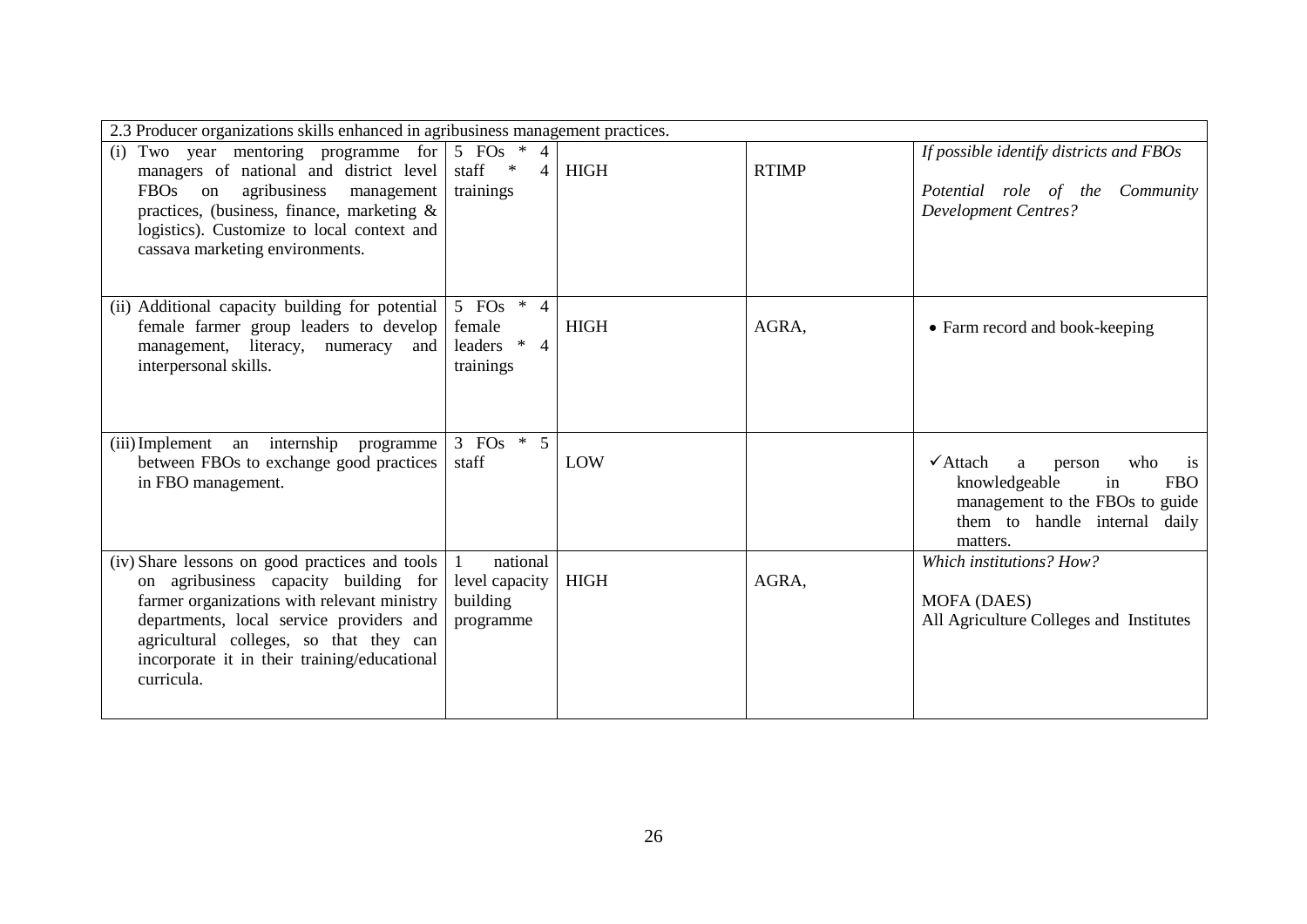#### **Group 3**

#### *Output 2 (b): Improved competitiveness and viability of R&T value chains through improved value chain coordination and professionalization of SMEs.*

Inclusive Business Models<sup>5</sup> will be fostered between small producer groups, SMEs, and traders and medium and large businesses in the roots and tubers sector. Activities will be carried out in close collaboration with national commodity platforms, national chambers of commerce, SME association, FBOs and agribusiness teams in the Ministries of Agriculture and Trade. The facilitation of inclusive business model will focus on increasing the number and monetary value of business transactions between small actors and buyers at domestic and regional levels.

Simultaneously, building on the approach and materials developed under 3ACP and in collaboration with Ministries of Industries and national agricultural training institutes, the capacity and professionalization of SMEs operating in the Roots and Tubers sector will be strengthened.

| <b>Proposed project Activities</b>                                                                                                                           | <b>Target</b> | How relevant is the<br>activity to Ghana? C, H,<br>$M$ or $L^6$ | <b>Partners</b><br>that<br>have<br>already worked on this<br>topic | Provide specific suggestions for project<br>implementation                                                                                                                                                                                                             |
|--------------------------------------------------------------------------------------------------------------------------------------------------------------|---------------|-----------------------------------------------------------------|--------------------------------------------------------------------|------------------------------------------------------------------------------------------------------------------------------------------------------------------------------------------------------------------------------------------------------------------------|
| 2.1 Inclusive business models developed for domestic and regional procurement                                                                                |               |                                                                 |                                                                    |                                                                                                                                                                                                                                                                        |
| Review public procurement policies to identify $\vert$ 1 report<br>(i)<br>constraints and opportunities for linking<br>smallholders to institutional buyers. |               | It is critical and would<br>need to be reviewed.                | Not to our awareness                                               | Advocacy for flexible public procurement<br>policies to allow smallholder involvement in<br>procurement<br>Sensitize and Strengthen smallholder group<br>formation and registrations.<br>Promotion of nuclear out-grower system for<br>primary processing to cut cost. |

 ${}^{5}$ Inclusive Business Models implies a business case for trade between business of all scales, with mutual benefits for the poor and the business community – based on the objective that people transition out of poverty.

<sup>6</sup> Choose from Critical, High, Medium or Low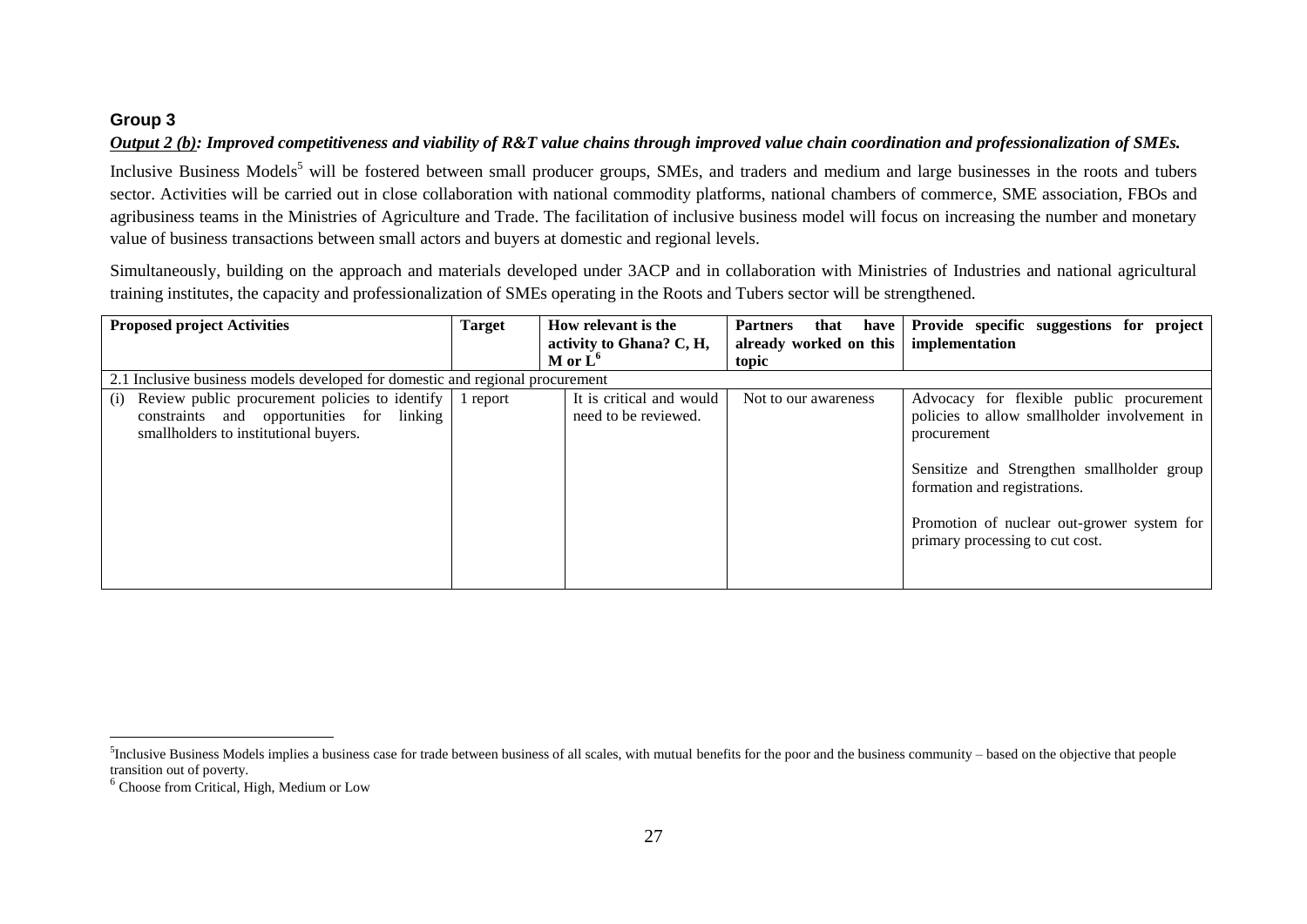| <b>Proposed project Activities</b>                          | <b>Target</b>        | How relevant is the      | <b>Partners</b><br>that<br>have | Provide specific suggestions for project          |
|-------------------------------------------------------------|----------------------|--------------------------|---------------------------------|---------------------------------------------------|
|                                                             |                      | activity to Ghana? C, H, | already worked on this          | implementation                                    |
|                                                             |                      | M or $L^6$               | topic                           |                                                   |
| Inclusive business model approach:<br>(ii)                  | $\geq$ 3<br>business | Critical                 | CAVA, RTIMP                     |                                                   |
| Appraisal of existing business linkages between<br>a.       | models               |                          |                                 | Which specific value chain (gari, HQCF,           |
| smallholder suppliers and domestic and                      | appraisals           |                          |                                 | starch, chips etc.)? Geographic focus?            |
| regional buyers <sup>7</sup> of fresh and processed cassava |                      |                          |                                 |                                                   |
| products. Preference will be given to support               | $\geq$ 3 forums      |                          |                                 | Volta - Gari, agbelima and HQCF                   |
| business models with SMEs owned by women                    |                      |                          |                                 |                                                   |
| and female traders.                                         | $\geq$ 3<br>upgraded |                          |                                 | Central -Starch, HQCF, and Chips                  |
| Producer-buyer meetings to identify bottlenecks<br>b.       | BM<br>strategies     |                          |                                 |                                                   |
| needed to improve the linkage and increase                  | develop              | High<br>$\&$             | RTIMP,<br>WAAPP,                | North - Gari and Cassava Chips                    |
| business transactions                                       | implement            |                          | CAVA.                           |                                                   |
| Activities to address bottlenecks. Examples<br>c.           |                      |                          |                                 | Potential role of Community Development           |
| include:                                                    | >6<br>contracts      | Critical                 |                                 | Centres?                                          |
| Fairer and rapid pricing mechanisms,                        | signed between       |                          | <b>CAVA</b>                     |                                                   |
| developing of common transport and                          | FBOs or SMEs         |                          |                                 | Primary processing factory owned by               |
| logistics strategy; improving product                       | with buyers          |                          |                                 | community but managed by an independent           |
| quality, trainings of traders in product                    |                      |                          |                                 | technical person.                                 |
| handling, training for farmer groups in                     |                      |                          |                                 | C. i. Training/sensitizing stakeholders on the    |
| post-harvest transport and storage. With                    |                      |                          |                                 | need for pricing policies in the value chain by   |
| the help of local financial service                         |                      |                          |                                 | showing them a clear production cost (right       |
| providers building on training provided                     |                      |                          |                                 | form the farm production to processing of         |
| under Output 3, village savings and                         |                      |                          |                                 | finished goods).                                  |
| loan initiatives will also be put in place                  |                      |                          |                                 | ii. Records keeping to ascertain margins to       |
| with selected farmer groups                                 |                      |                          |                                 | enhance pricing.                                  |
|                                                             |                      |                          |                                 | Iii. Village savings and loans initiatives should |
|                                                             |                      |                          |                                 | be promoted among processors.                     |

 7 Including institutional buyers and buyers of confectionary, fast food and non-food products such as textile, packaging, plywood, animal feed, pharmaceuticals, and beverage industries.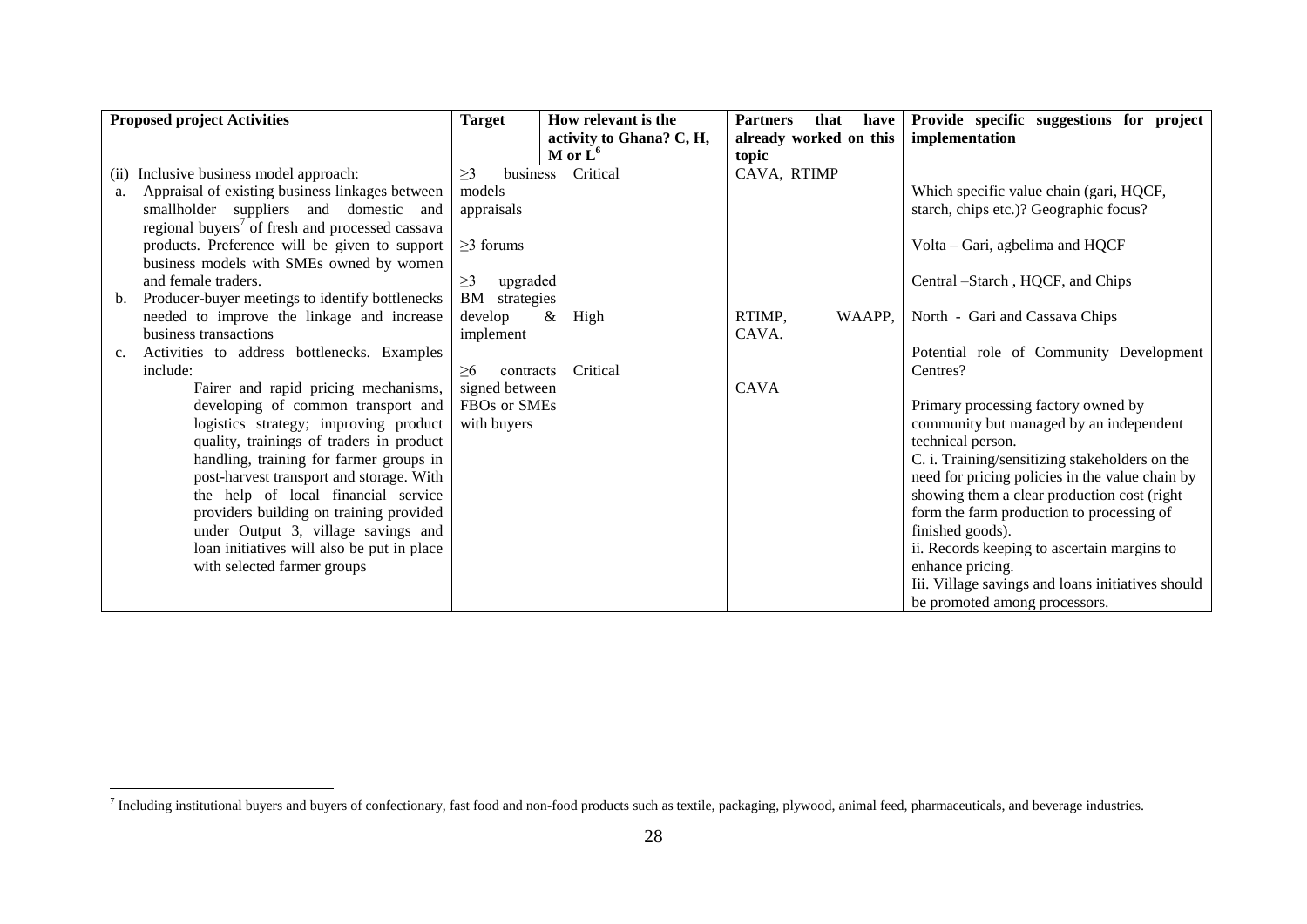| <b>Proposed project Activities</b>                                                                                                                                                                                                    | <b>Target</b>                                            | Hoe relevant is the<br>activity to Ghana? C, H, | <b>Partners</b><br>that<br>have<br>already worked on this | Provide specific suggestions for project<br>implementation                                                                                                                                                                                                                       |
|---------------------------------------------------------------------------------------------------------------------------------------------------------------------------------------------------------------------------------------|----------------------------------------------------------|-------------------------------------------------|-----------------------------------------------------------|----------------------------------------------------------------------------------------------------------------------------------------------------------------------------------------------------------------------------------------------------------------------------------|
|                                                                                                                                                                                                                                       |                                                          | $M$ or $L^8$                                    | topic                                                     |                                                                                                                                                                                                                                                                                  |
| 2.4 Strengthened SMEs in value addition and better business practices                                                                                                                                                                 |                                                          |                                                 |                                                           |                                                                                                                                                                                                                                                                                  |
| Training for SMEs on value addition. E.g.(i)<br>(i)<br>environmentally sustainable processing and<br>packaging techniques; (ii) food safety and<br>hygiene standards; (iii) logistics and (iv) good<br>business management practices. | $25$ staff +<br>female<br>-5<br>staff $*$ 2<br>trainings | Critical                                        | CAVA, RTIMP                                               | More products developed on the product<br>alternatives are transferred to SMEs to take<br>up.<br>Proper packaging to ensure food safety.<br>Capacity building in the area of supply chain<br>management<br>Training quality certifications and business<br>management practices. |
| Support to changes in business practices that can<br>(i)<br>improve procurement from smallholders $-$ e.g.<br>intro of standing orders/payments; more rapid<br>payment systems; organized transport etc.                              | report                                                   | Critical                                        | CAVA(but not adequate)                                    | wider<br>Scale-up of the scope to reach<br>smallholders across the country.<br>Payment on delivery.                                                                                                                                                                              |
| (iii) Strengthening the collective bargaining power of<br>SMEs in inter-professional bodies and platforms<br>through capacity building support to SME<br>associations.                                                                | <b>SME</b><br>30<br>reps                                 | High                                            | CAVA, RTIMP                                               | Form a formidable cassava actors association.                                                                                                                                                                                                                                    |

<sup>&</sup>lt;sup>8</sup> Choose from Critical, High, Medium or Low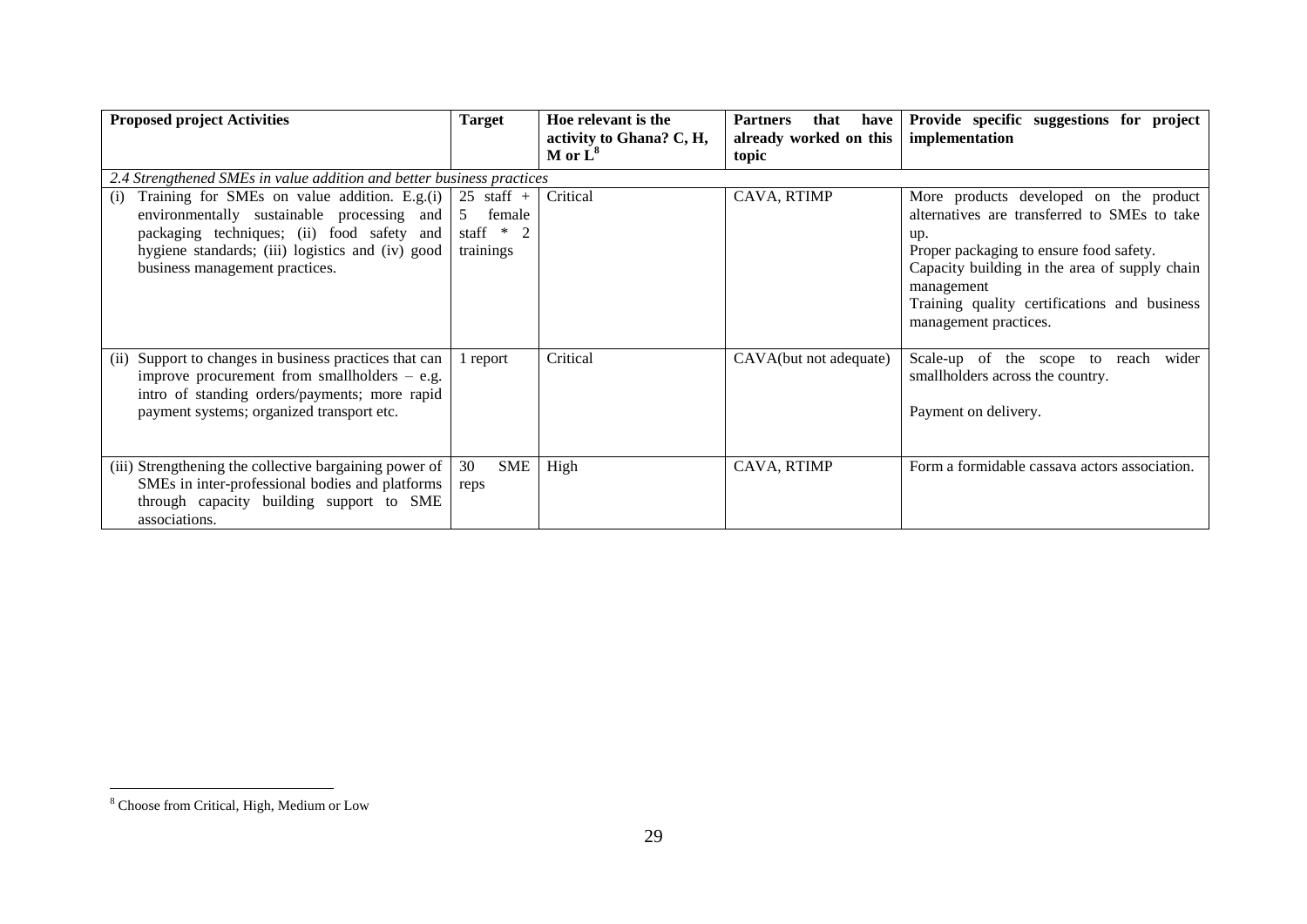## **Group 4**

#### *Output 3: Access to information services and finance is improved for smallholders.*

A value chain finance approach to increase access to finance and investment opportunities for actors operating in the roots and tubers chains will be adopted.

| <b>Proposed project Activities</b>                                                                                                                                                                                                                         | <b>Target</b>                       | How relevant is the<br>activity to Ghana? C, H,<br>M or $L^9$                   | <b>Partners</b><br>that<br>have<br>already worked on this<br>topic            | Provide specific suggestions for project<br>implementation                                                                                                   |  |
|------------------------------------------------------------------------------------------------------------------------------------------------------------------------------------------------------------------------------------------------------------|-------------------------------------|---------------------------------------------------------------------------------|-------------------------------------------------------------------------------|--------------------------------------------------------------------------------------------------------------------------------------------------------------|--|
|                                                                                                                                                                                                                                                            |                                     |                                                                                 |                                                                               |                                                                                                                                                              |  |
| 3.1 Inclusive financial instruments for smallholders and rural areas developed                                                                                                                                                                             |                                     |                                                                                 |                                                                               |                                                                                                                                                              |  |
| Identify information gaps on the sub-sectors<br>(i)<br>related to scale of production, volume of trade<br>- fresh and processed. Promote or contribute<br>to the development of monitoring system in<br>each country to collect and follow such data.      | 1 Smallholders                      | Critical                                                                        | <b>RTIP</b><br><b>RTIMP</b><br><b>CAVA</b><br><b>WAAPP</b>                    | Strengthen collaboration existing projects or<br>programme actor/stakeholders<br>Intensify<br>education dissemination to<br>smallholders and relevant actors |  |
| Convene producer groups and local financial<br>(ii)<br>service providers to exchange information on<br>their business models and ensure better<br>mutual understanding of constraints to make<br>investments, manage risk and shape financial<br>products. | $\geq$ 2 forums                     | Critical                                                                        | <b>REP/NBSSI</b><br><b>RTIMP</b><br>Participatory<br>financial<br>institution | Semi annuals and reviews                                                                                                                                     |  |
| (iii) Training to financial services providers on<br>value chain finance approaches to develop<br>inclusive financial instruments suitable to<br>cassava value chain stakeholders                                                                          | 20 staff                            | High                                                                            | <b>REP</b><br><b>RAFIP</b>                                                    | Training should be intensified for local bank<br>staff including a member of the board<br>member and a manager                                               |  |
| <b>Proposed project Activities</b>                                                                                                                                                                                                                         | <b>Target</b>                       | How relevant is the<br>activity to Ghana? C, H,<br>M or $\dot{\mathbf{L}}^{10}$ | <b>Partners</b><br>that<br>have<br>already worked on this<br>topic            | Provide specific suggestions for project<br>implementation                                                                                                   |  |
| 3.2 Strategies for increasing investment in R&T developed.                                                                                                                                                                                                 |                                     |                                                                                 |                                                                               |                                                                                                                                                              |  |
| Build the capacity of agribusiness service<br>(i)<br>providers to conduct risk assessments and<br>design investment strategies for better<br>financial services for R&T sector.                                                                            | $20$ staff<br>$*$<br>2<br>trainings | Medium                                                                          | Universities,<br>Farm<br>Institutes, MOFA                                     | Develop linkage up with the Universities<br>and agricultural technical institutions that<br>can provide agribusiness                                         |  |
| financial<br>Guidance<br>to ministries<br>and<br>(ii)                                                                                                                                                                                                      | 20 staff                            | low                                                                             | <b>Bank of Ghana</b>                                                          | Should not be prioritise.                                                                                                                                    |  |

 9 Choose from Critical, High, Medium or Low

<sup>&</sup>lt;sup>10</sup>Choose from Critical, High, Medium or Low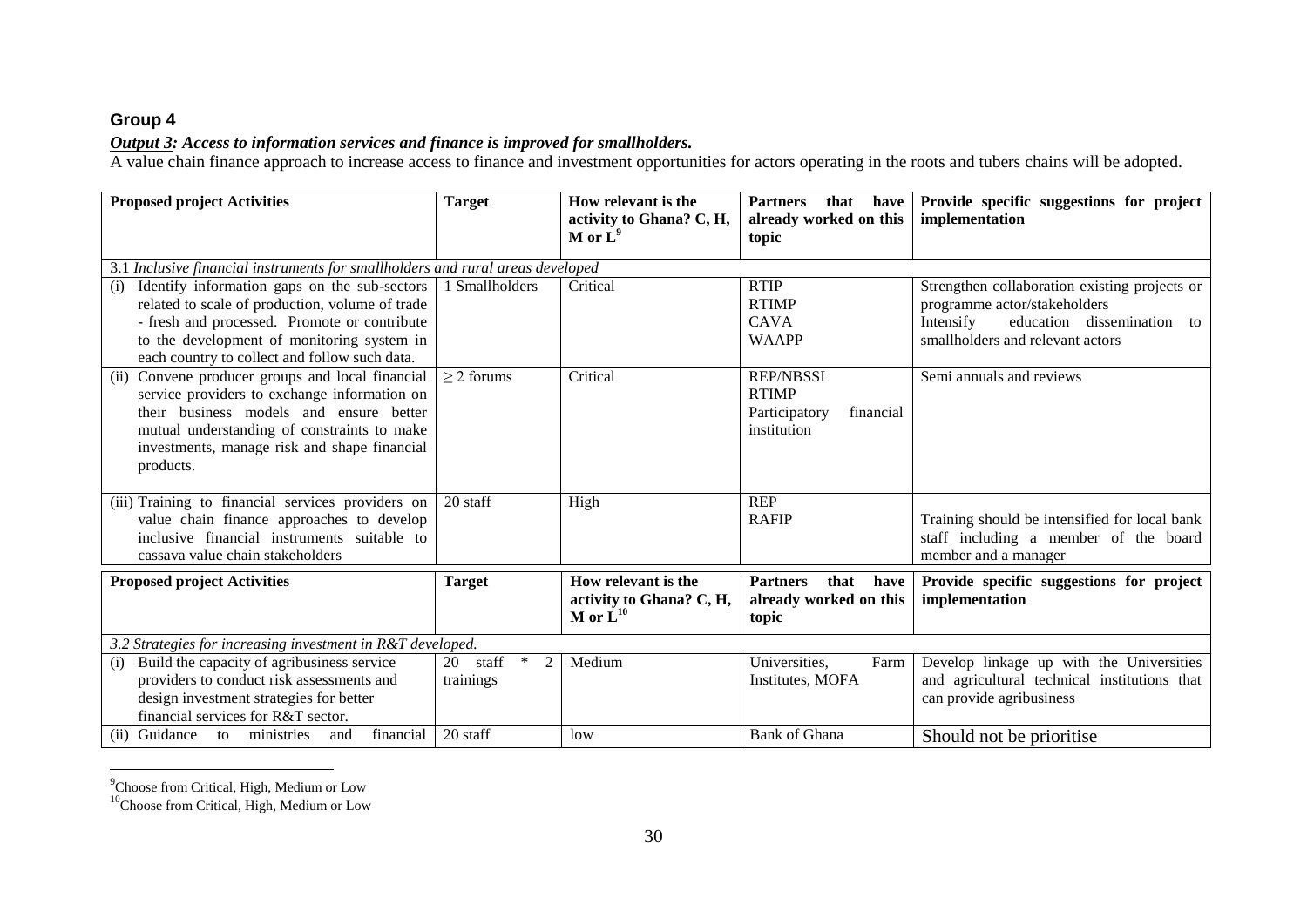| regulatory bodies on legal frameworks and<br>enabling environments that improve access to |          |      | <b>MOF</b><br><b>MOFA</b>  |                                  |
|-------------------------------------------------------------------------------------------|----------|------|----------------------------|----------------------------------|
| finance and inclusive investment in food                                                  |          |      |                            |                                  |
| staples value chains.                                                                     |          |      |                            |                                  |
| (iii) Capacity building on the planning and                                               | training | High | <b>Processors</b><br>and 1 | Training on contract enforcement |
| implementing of responsible contract farming                                              |          |      | marketers                  |                                  |
| operations for cassava.                                                                   |          |      |                            |                                  |
| Workshop to define mutually-accepted 2 work-shop<br>(iv)                                  |          | High | Not available              | At least two workshops           |
| principles for responsible agricultural investments.                                      |          |      |                            |                                  |
|                                                                                           |          |      |                            |                                  |

#### *Output 4: Small producers have access to climatic risk management instruments.*

Activities will be implemented in close collaboration with relevant departments of Meteorology and Climate Change. The following sub-outputs and activities to be implemented in each country are:

| <b>Proposed project Activities</b>                                                                                                                                                                                                                                    | <b>Target</b> | How relevant is the<br>activity to Ghana? C, H, | <b>Partners</b><br>that<br>have l<br>already worked on this   implementation | Provide specific suggestions for project |
|-----------------------------------------------------------------------------------------------------------------------------------------------------------------------------------------------------------------------------------------------------------------------|---------------|-------------------------------------------------|------------------------------------------------------------------------------|------------------------------------------|
|                                                                                                                                                                                                                                                                       |               | $M$ or $LH$                                     | topic                                                                        |                                          |
| 4.1 Climate information services developed                                                                                                                                                                                                                            |               |                                                 |                                                                              |                                          |
| Analysis of climate impacts on $R&T$ to identify 1 report<br>(i)<br>to what extent climate variables cause inter-<br>annual production variability. The analysis will<br>also look at the decision related to production and<br>marketing from smallholder producers. |               | Critical                                        | EPA<br><b>RTIMP</b><br><b>MOFA</b><br>Ministry of Environment                | Develop very climate resistant varieties |

<sup>&</sup>lt;sup>11</sup>Choose from Critical, High, Medium or Low